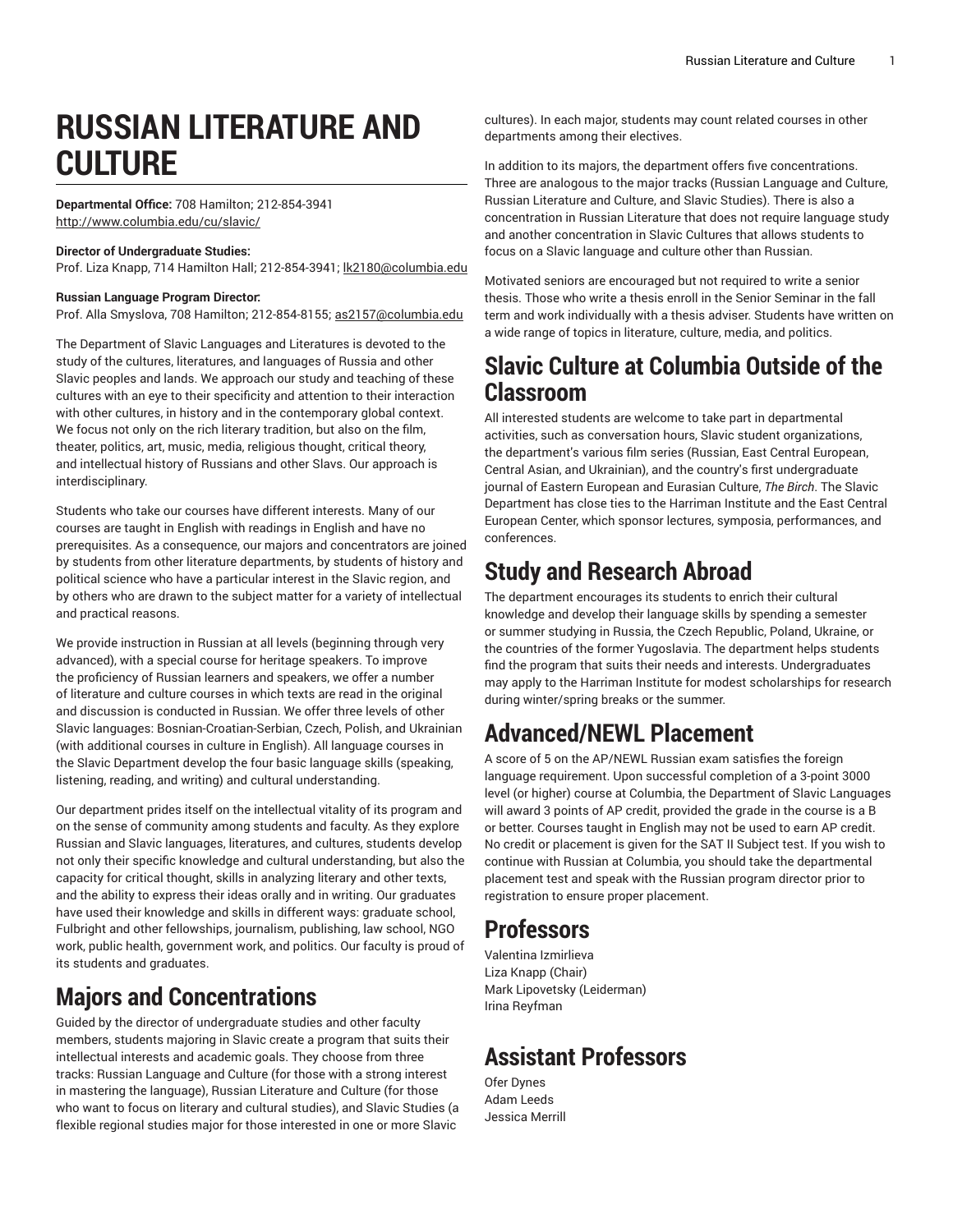# **Term Assistant Professors**

Erica Drennan (Barnard)

# **Senior Lecturers**

Christopher Harwood Yuri Shevchuk Alla Smyslova

# **Lecturers**

Aleksandar Boskovic Christopher Caes Tatiana Mikhailova

# **On Leave**

Adam Leeds (Fall 2022, Spring 2023)

# **Guidelines for all Slavic Majors and Concentrators**

# **Senior Thesis**

A senior thesis is not required for any Slavic major. Students who wish to undertake a thesis project should confer with the director of undergraduate studies during the registration period in April of their junior year and register to take RUSS UN3595 Senior Seminar in the fall term of their senior year. Students can opt to expand the thesis into a two-semester project register for RUSS UN3998 Supervised Individual Research, with their thesis adviser, in the spring term of their senior year. *Senior Seminar* may satisfy one elective requirement; the optional second semester of thesis work adds one course to the 15 required for the major.

# **Grading**

Courses in which a grade of D has been received do not count toward major or concentration requirements.

# **Major in Russian Language and Culture**

This major is intended for students who aim to attain maximal proficiency in the Russian language. Intensive language training is complemented by an array of elective courses in Russian culture that allow students to achieve critical understanding of contemporary Russian society and of Russian-speaking communities around the world. Since this major emphasizes language acquisition, it is not appropriate for native Russian speakers.

The program of study consists of 15 courses, distributed as follows:

Eight semesters of coursework in Russian language (from first- through fourth-year Russian) or the equivalent

Select two of the following surveys; at least one of these should be a Russian literature survey (RUSS UN3220 or RUSS UN3221):

| <b>RUSS UN3220</b> | Literature and Empire: The Reign of<br>the Novel in Russia (19th Century) [In<br>English |
|--------------------|------------------------------------------------------------------------------------------|
| <b>RUSS UN3221</b> | LIT # REVOLUTION (20TH C LIT)                                                            |
| <b>RUSS UN3223</b> | Magical Mystery Tour. The Legacy of Old<br>Rus'                                          |

| <b>SLCL UN3001</b> | <b>Slavic Cultures</b>                                         |
|--------------------|----------------------------------------------------------------|
| <b>RUSS GU4006</b> | Russian Religious Thought, Praxis, and<br>Literature           |
| CLRS GU4022        | Russia and Asia: Orientalism,<br>Eurasianism, Internationalism |
| <b>RUSS GU4107</b> | RUSS LIT/CULTR-NEW MILLENNIUM                                  |
|                    |                                                                |

Five additional courses in Russian culture, history, literature, art, film, music, or in linguistics, chosen in consultation with the director of undergraduate studies. At least one of the selected courses should be taught in Russian

# **Major in Russian Literature and Culture**

The goal of this major is to make students conversant with a variety of Russian literary, historical and theoretical texts in the original, and to facilitate a critical understanding of Russian literature, culture, and society. It is addressed to students who would like to complement serious literary studies with intensive language training, and is especially suitable for those who intend to pursue an academic career in the Slavic field.

The program of study consists of 15 courses, distributed as follows:

Six semesters of coursework in Russian language (from first- through third-year Russian) or the equivalent.

| Select three of the following surveys; two of which must be in Russian |
|------------------------------------------------------------------------|
| literature (RUSS UN3220 and RUSS UN3221)                               |

| <b>RUSS UN3220</b> | Literature and Empire: The Reign of<br>the Novel in Russia (19th Century) [In<br>Englishl |
|--------------------|-------------------------------------------------------------------------------------------|
| <b>RUSS UN3221</b> | LIT # REVOLUTION (20TH C LIT)                                                             |
| <b>RUSS UN3223</b> | Magical Mystery Tour: The Legacy of Old<br>Rus'                                           |
| SLCL UN3001        | Slavic Cultures                                                                           |
| <b>RUSS GU4006</b> | Russian Religious Thought, Praxis, and<br>Literature                                      |
| CLRS GU4022        | Russia and Asia: Orientalism,<br>Eurasianism, Internationalism                            |
| <b>RUSS GU4107</b> | RUSS LIT/CULTR-NEW MILLENNIUM                                                             |
|                    | Six additional courses in Russian literature, culture, history, film, art,                |

music, or in advanced Russian language, chosen in consultation with the director of undergraduate studies. At least one course should be taught in Russian

Students considering graduate study in Russian literature are strongly advised to complete four years of language training.

# **Major in Slavic Studies**

This flexible major provides opportunities for interdisciplinary studies within the Slavic field. Students are encouraged to choose one target language (Bosnian-Croatian-Serbian, Czech, Polish, Russian, or Ukrainian), though there are possibilities for studying a second Slavic language as well. Generally, the major has one disciplinary focus in history, political science, economics, religion, anthropology, sociology, art, film, or music. In addition, this program allows students to focus on a particular Slavic (non-Russian) literature and culture or to do comparative studies of several Slavic literatures, including Russian. Students should plan their program with the director of undergraduate studies as early as possible, since course availability varies from year to year.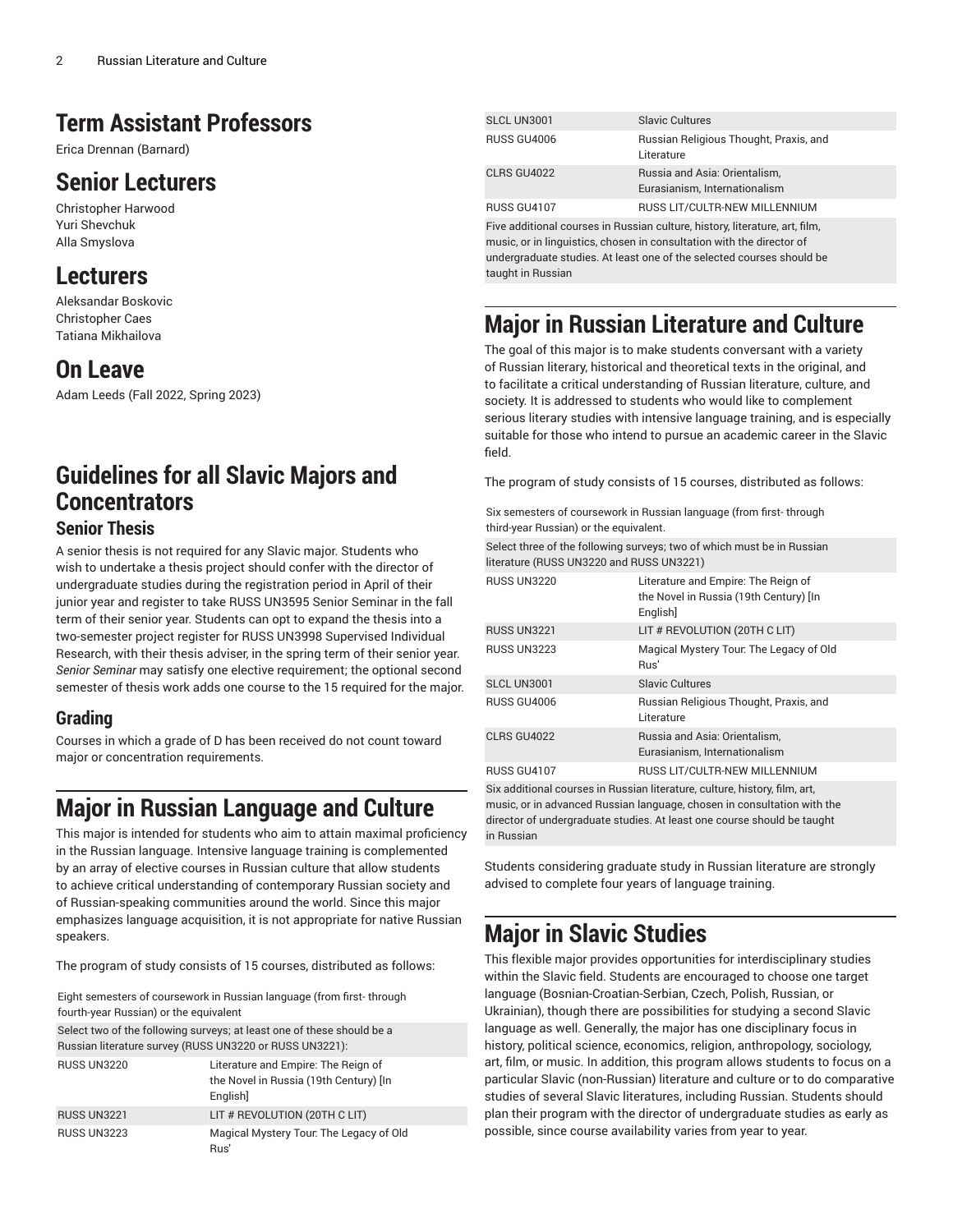The program of study consists of 15 courses, distributed as follows:

Six semesters of coursework in one Slavic language (from firstthrough third-year Russian, Bosnian-Croatian-Serbian, Czech, Polish, or Ukrainian) or the equivalent.

Two relevant courses in Russian, East/Central European or Eurasian history.

Two relevant literature or culture courses in Slavic, preferably related to the target language.

Five additional courses with Slavic content in history, political science, economics, literature, religion, anthropology, sociology, art, film, or music, chosen in consultation with the director of undergraduate studies. Two of these electives may be language courses for students who opt to include a second Slavic language in their program.

Altogether students should complete four courses in a single discipline, including, if appropriate, the required history or literature/culture courses.

# **Concentration in Russian Language and Culture**

This program is intended for students who aim to attain proficiency in the Russian language. Intensive language training is complemented by an array of elective courses in Russian culture that allow students to achieve critical understanding of contemporary Russian society and of Russianspeaking communities around the world. Since this concentration emphasizes language acquisition, it is not appropriate for native Russian speakers.

The program of study consists of 10 courses, distributed as follows:

Six semesters of coursework in Russian language (from first- through third-year Russian) or the equivalent.

| Select one of the following surveys:                                                                                                                  |                                                                                          |  |  |
|-------------------------------------------------------------------------------------------------------------------------------------------------------|------------------------------------------------------------------------------------------|--|--|
| SLCL UN3001                                                                                                                                           | Slavic Cultures                                                                          |  |  |
| <b>RUSS UN3220</b>                                                                                                                                    | Literature and Empire: The Reign of<br>the Novel in Russia (19th Century) [In<br>English |  |  |
| <b>RUSS UN3221</b>                                                                                                                                    | LIT # REVOLUTION (20TH C LIT)                                                            |  |  |
| <b>RUSS UN3223</b>                                                                                                                                    | Magical Mystery Tour. The Legacy of Old<br>Rus'                                          |  |  |
| CLRS GU4022                                                                                                                                           | Russia and Asia: Orientalism,<br>Eurasianism, Internationalism                           |  |  |
| Three additional courses in Russian culture, history, literature, art, film,<br>music, or in linguistics, chosen in consultation with the director of |                                                                                          |  |  |

music, or in linguistics, chosen in consultation with the director of undergraduate studies; at least one of the selected courses should be taught in Russian.

RUSS GU4107 RUSS LIT/CULTR-NEW MILLENNIUM

# **Concentration in Slavic (Non-Russian) Language and Culture**

This program is intended for students who aim to attain proficiency in a Slavic language other than Russian. Intensive language training is complemented by an array of elective courses in Slavic cultures that allow students to achieve critical understanding of the communities that are shaped by the Slavic language of their choice. Since this concentration emphasizes language acquisition, it is not appropriate for native speakers of the target language.

The program of study consists of 10 courses, distributed as follows:

Six semesters of coursework in one Slavic language (from first- through third-year Bosnian-Croatian-Serbian, Czech, Polish, or Ukrainian) or the equivalent.

Four additional courses in Slavic literature, culture or history, or in linguistics, chosen in consultation with the director of undergraduate studies; at least two should be directly related to the target language of study.

# **Concentration in Russian Literature and Culture**

The goal of this concentration is to make students conversant with a variety of Russian literary texts and cultural artifacts that facilitate a critical understanding of Russian culture. It is addressed to students who would like to combine language training with study of the Russian literary tradition.

The program of study consists of 10 courses, distributed as follows:

Four semesters of coursework in Russian language (first- and secondyear Russian) or the equivalent.

Select two of the following surveys; one of which must be a literature survey (RUSS UN3220 or RUSS UN3221)

| <b>RUSS UN3220</b> | Literature and Empire: The Reign of<br>the Novel in Russia (19th Century) [In<br>English] |
|--------------------|-------------------------------------------------------------------------------------------|
| <b>RUSS UN3221</b> | LIT # REVOLUTION (20TH C LIT)                                                             |
| <b>RUSS UN3223</b> | Magical Mystery Tour. The Legacy of Old<br>Rus'                                           |
| <b>RUSS GU4006</b> | Russian Religious Thought, Praxis, and<br>Literature                                      |
| SLCL UN3001        | Slavic Cultures                                                                           |
| CLRS GU4022        | Russia and Asia: Orientalism.<br>Eurasianism, Internationalism                            |
| <b>RUSS GU4107</b> | RUSS LIT/CULTR-NEW MILLENNIUM                                                             |
|                    | Four additional courses in Russian literature, culture, and history, chosen               |

Four additional courses in Russian literature, culture, and history, chosen in consultation with the director of undergraduate studies.

# **Concentration in Slavic Studies**

This flexible concentration provides opportunities for interdisciplinary studies within the Slavic field. Students are encouraged to choose one target language (Bosnian-Croatian-Serbian, Czech, Polish, Russian, or Ukrainian), and one disciplinary focus in history, political science, economics, religion, anthropology, sociology, art, film, or music. In addition, this program allows students to focus on a particular Slavic (non-Russian) literature and culture, or to do comparative studies of several Slavic literatures, including Russian.

The program of study consists of 10 courses, distributed as follows:

Four semesters of coursework in one Slavic language (first- and secondyear Bosnian-Croatian-Serbian, Czech, Polish, Russian, or Ukrainian) or the equivalent.

One relevant courses in Russian, East/Central European or Eurasian history.

One relevant literature or culture course in Slavic, preferably related to the target language.

Four additional courses with Slavic content in history, political science, economics, literature, religion, anthropology, sociology, art, film, or music, chosen in consultation with the director of undergraduate studies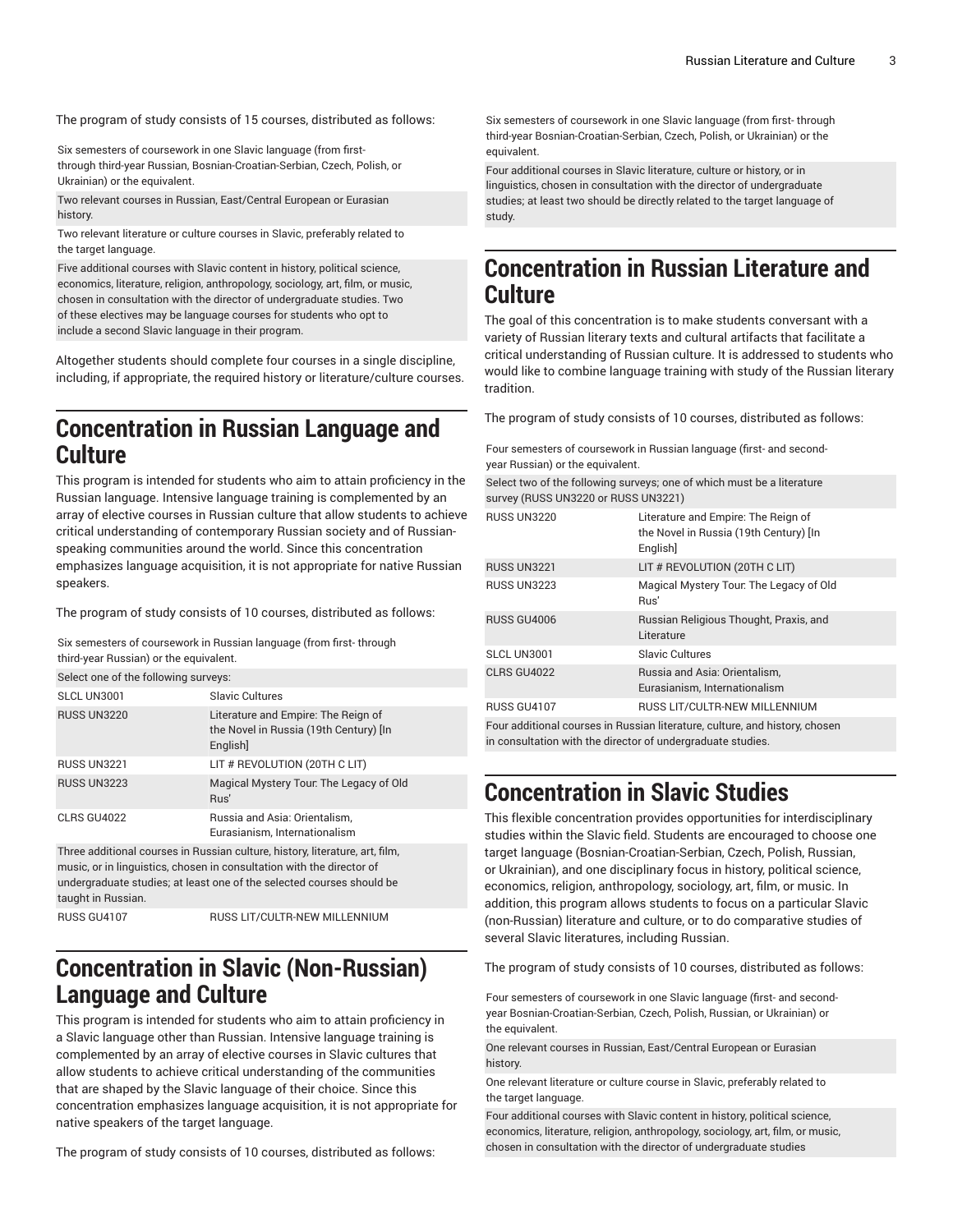Altogether students should complete three courses in a single discipline, including, if appropriate, the required history or literature/culture courses.

# **Concentration in Russian Literature**

This concentration is addressed to serious literature students who would like to pursue Russian literature but have no training in Russian. It allows students to explore the Russian literary tradition, while perfecting their critical skills and their techniques of close reading in a variety of challenging courses in translation.

The program of study consists of 8 courses, with no language requirements, distributed as follows:

Select two of the following Russian literature surveys (in translation):

| <b>RUSS UN3220</b> | Literature and Empire: The Reign of    |
|--------------------|----------------------------------------|
|                    | the Novel in Russia (19th Century) [In |
|                    | English                                |
| RUSS UN3221        | LIT # REVOLUTION (20TH C LIT)          |

Six additional courses, focused primarily on Russian literature, culture, and history, though courses in other Slavic literatures are also acceptable if approved by the director of undergraduate studies.

Relevant literature courses from other departments may count toward the concentration only if approved by the director of undergraduate studies.

# **Bosnian/Croatian/Serbian Language and Literature**

### **BCRS UN1101 Elementary Bosnian/Croatian/Serbian I.** *4 points***.**

Essentials of the spoken and written language. Prepares students to read texts of moderate difficulty by the end of the first year.

| Fall 2022: BCRS UN1101 |                                      |                                               |                 |          |                   |  |
|------------------------|--------------------------------------|-----------------------------------------------|-----------------|----------|-------------------|--|
| Course<br>Number       | <b>Section/Call</b><br><b>Number</b> | <b>Times/Location</b>                         | Instructor      | Points   | <b>Enrollment</b> |  |
| <b>BCRS 1101</b>       | 001/10681                            | TW F 10:10am - 11:25am Aleksandar<br>Room TBA | <b>Boskovic</b> | $\Delta$ | 1/12              |  |

### **BCRS UN1102 Elementary Bosnian/Croatian/Serbian II.** *4 points***.**

Essentials of the spoken and written language. Prepares students to read texts of moderate difficulty by the end of the first year.

### **Spring 2022: BCRS UN1102**

| Course<br><b>Number</b> | <b>Section/Call</b><br><b>Number</b> | <b>Times/Location</b>              | Instructor             | <b>Points</b> | <b>Enrollment</b> |
|-------------------------|--------------------------------------|------------------------------------|------------------------|---------------|-------------------|
| <b>BCRS 1102</b>        | 001/11905                            | M W F 10:10am -<br>11:25am         | Aleksandar<br>Boskovic | 4             | 12/12             |
|                         |                                      | 352c International Affairs<br>Bldg |                        |               |                   |

## **BCRS UN2101 Intermediate Bosnian/Croatian/Serbian I.** *3 points***.**

Prerequisites: BCRS UN1102 or the equivalent.

Readings in Serbian/Croatian/Bosnian literature in the original, with emphasis depending upon the needs of individual students.

#### **Fall 2022: BCRS UN2101**

| Course<br><b>Number</b> | <b>Section/Call</b><br><b>Number</b> | <b>Times/Location</b>           | <b>Instructor</b> | <b>Points</b> | <b>Enrollment</b> |
|-------------------------|--------------------------------------|---------------------------------|-------------------|---------------|-------------------|
| <b>BCRS 2101</b>        | 001/10682                            | TWF11:40am - 12:55pm Aleksandar |                   |               | 4/12              |
|                         |                                      | Room TBA                        | <b>Boskovic</b>   |               |                   |

# **BCRS UN2102 Intermediate Bosnian/Croatian/Serbian II.** *3 points***.**

Prerequisites: BCRS UN1102 or the equivalent.

Readings in Serbian/Croatian/Bosnian literature in the original, with emphasis depending upon the needs of individual students. This course number has been changed to BCRS 2102

| <b>Spring 2022: BCRS UN2102</b> |                                      |                                                                                 |            |               |            |  |
|---------------------------------|--------------------------------------|---------------------------------------------------------------------------------|------------|---------------|------------|--|
| Course<br>Number                | <b>Section/Call</b><br><b>Number</b> | <b>Times/Location</b>                                                           | Instructor | <b>Points</b> | Enrollment |  |
| <b>BCRS 2102</b>                | 001/12020                            | M W 11:40am - 12:55pm Aleksandar<br>352c International Affairs Boskovic<br>Blda |            |               | 5/12       |  |

# **BCRS GU4002 (Dis)integration in Frames: Race, Ethnicity and gender Issues in Yugoslav and Post Yugoslav Cinemas.** *3 points***.**

This course investigates the complex relationship between aesthetics and ideology in Yugoslav and post-Yugoslav cinema. Specifically, it examines the variety of ways in which race, ethnicity, gender inequality, and national identity are approached, constructed, promoted, or contested and critically dissected in film texts from the Socialist Federative Republic of Yugoslavia (SFRY) and its successor states (Bosnia, Croatia, Serbia, FYR Macedonia). The course has four thematic units and is organized chronologically.

### **BCRS GU4331 Advanced Bosnian/Croatian/Serbian I.** *3 points***.** Prerequisites: BCRS UN2102

Further develops skills in speaking, reading, and writing, using essays, short stories, films, and fragments of larger works. Reinforces basic grammar and introduces more complete structures.

# **BCRS GU4332 Advanced Bosnian/Croatian/Serbian II.** *3 points***.**

#### Prerequisites: BCRS UN2102

Further develops skills in speaking, reading, and writing, using essays, short stories, films, and fragments of larger works. Reinforces basic grammar and introduces more complete structures.

| <b>Spring 2022: BCRS GU4332</b> |                                      |                                                                    |            |               |            |
|---------------------------------|--------------------------------------|--------------------------------------------------------------------|------------|---------------|------------|
| Course<br><b>Number</b>         | <b>Section/Call</b><br><b>Number</b> | <b>Times/Location</b>                                              | Instructor | <b>Points</b> | Enrollment |
| <b>BCRS 4332</b>                | 001/12030                            | M W 1:10pm - 2:25pm<br>352c International Affairs Boskovic<br>Blda | Aleksandar | 3             | 3/12       |

# **Comparative Literature - Czech**

**CLCZ GU4020 Czech Culture Before Czechoslovakia.** *3 points***. Not offered during 2022-23 academic year.**

Prerequisites: sophomore standing or the instructor's permission. An interpretive cultural history of the Czechs from earliest times to the founding of the first Czechoslovak republic in 1918. Emphasis on the origins, decline, and resurgence of Czech national identity as reflected in the visual arts, architecture, music, historiography, and especially the literature of the Czechs.

## **CLCZ GU4030 Postwar Czech Literature [in English].** *3 points***.**

A survey of postwar Czech fiction and drama. Knowledge of Czech not necessary. Parallel reading lists available in translation and in the original.

| Fall 2022: CLCZ GU4030  |                                      |                                           |                        |               |            |
|-------------------------|--------------------------------------|-------------------------------------------|------------------------|---------------|------------|
| Course<br><b>Number</b> | <b>Section/Call</b><br><b>Number</b> | <b>Times/Location</b>                     | Instructor             | <b>Points</b> | Enrollment |
| CLCZ 4030               | 001/10579                            | T Th 2:40pm - 3:55pm<br>709 Hamilton Hall | Christopher<br>Harwood | 3             | 5/18       |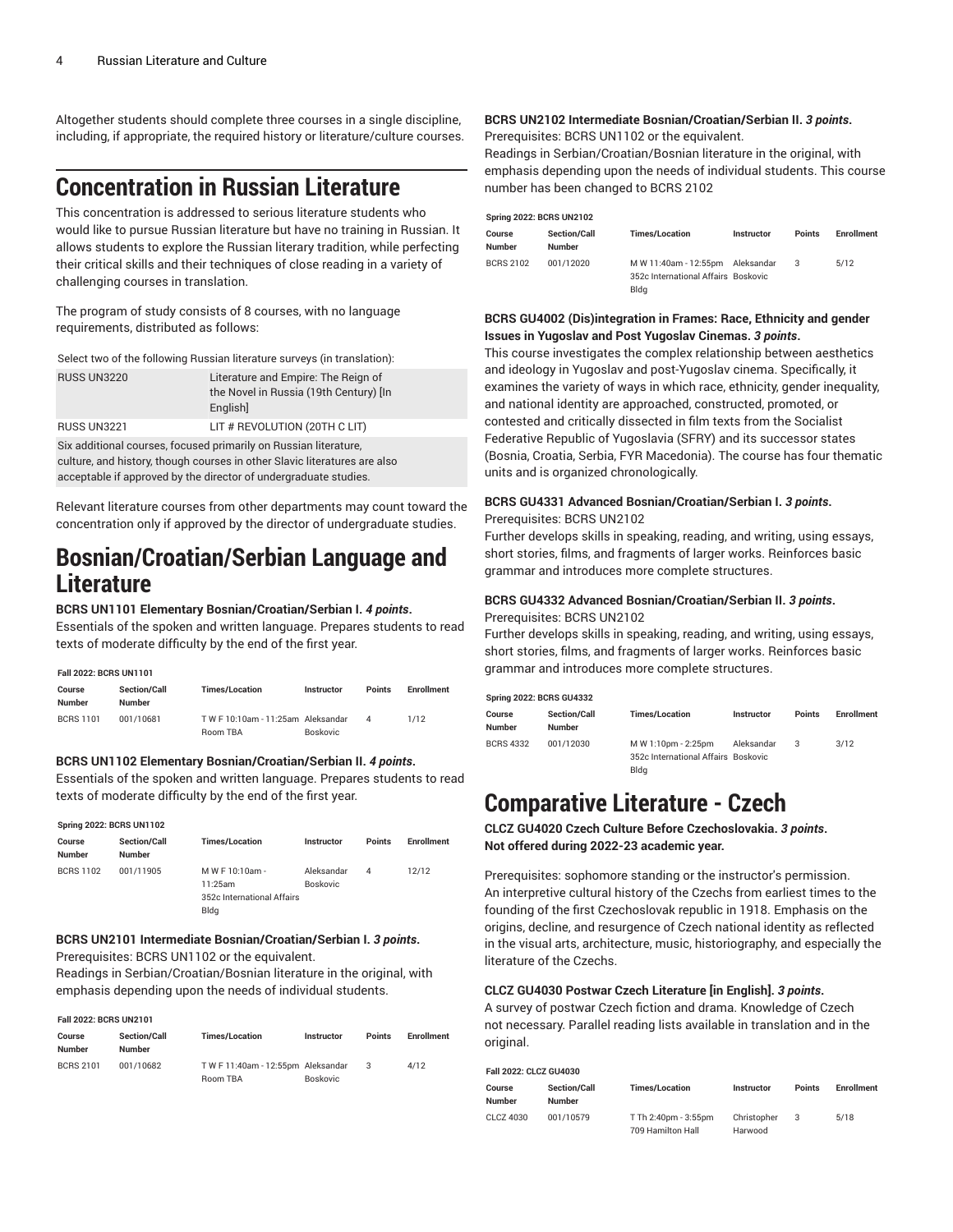### **CLCZ GU4035 THE WRITERS OF PRAGUE.** *3.00 points***.**

After providing an overview of the history of Prague and the Czech lands from earliest times, the course will focus on works by Prague writers from the years 1895-1938, when the city was a truly multicultural urban center. Special attention will be given to each of the groups that contributed to Prague's cultural diversity in this period: the Austro-German minority, which held disproportionate social, political and economic influence until 1918; the Czech majority, which made Prague the capital of the democratic First Czechoslovak Republic (1918-1938); the German- and Czech-speaking Jewish communities, which were almost entirely wiped out between 1938 and 1945; and the Russian and Ukrainian émigré community, which—thanks in large part to support from the Czechoslovak government—maintained a robust, independent cultural presence through the 1920s and early 1930s. Through close reading and analysis of works of poetry, drama, prose fiction, reportage, literary correspondence and essays, the course will trace common themes that preoccupied more than one Prague writer of this period. In compiling and comparing different versions of cultural myth, it will consider the applicability of various possible definitions of the literary genius loci of Prague

## **CLCZ GU4038 Prague Spring of '68 in Film and Literature [In English].** *3 points***.**

The course explores the unique period in Czech film and literature during the 1960s that emerged as a reaction to the imposed socialist realism. The new generation of writers (Kundera, Skvorecky, Havel, Hrabal) in turn had an influence on young emerging film makers, all of whom were part of the Czech new wave.

| <b>Spring 2022: CLCZ GU4038</b> |                                      |                                           |                        |               |                   |  |  |  |
|---------------------------------|--------------------------------------|-------------------------------------------|------------------------|---------------|-------------------|--|--|--|
| Course<br><b>Number</b>         | <b>Section/Call</b><br><b>Number</b> | <b>Times/Location</b>                     | Instructor             | <b>Points</b> | <b>Enrollment</b> |  |  |  |
| CLCZ 4038                       | 001/12061                            | T Th 2:40pm - 3:55pm<br>707 Hamilton Hall | Christopher<br>Harwood | 3             | 12/18             |  |  |  |

# **Comparative Literature - Polish**

**CLPL GU4042 Bestsellers of Polish Literature.** *3 points***. Not offered during 2022-23 academic year.**

A study of the 20th-century Polish novel during its most invigorated, innovative inter-war period. A close study of the major works of Kuncewiczowa, Choromanski, Wittlin, Unilowski, Kurek, Iwaszkiewicz, Gombrowicz, and Schulz. The development of the Polish novel will be examined against the background of new trends in European literature, with emphasis on the usage of various narrative devices. Reading knowledge of Polish desirable but not required. Parallel reading lists are available in the original and in translation.

# **CLPL GU4040 Mickiewicz.** *3 points***. Not offered during 2022-23 academic year.**

The Polish literary scene that in this particular period stretched from Moscow, Petersburg, and Odessa, to Vilna, Paris, Rome. The concept of exile, so central to Polish literature of the 19th-century and world literature of the 20th will be introduced and discussed. The course will offer the opportunity to see the new Romantic trend initially evolving from classicism, which it vigorously opposed and conquered. We will examine how the particular literary form - sonnet, ballad, epic poem and the romantic drama developed on the turf of the Polish language. Also we will see how such significant themes as madness, Romantic suicide, Romantic irony, and elements of Islam and Judaism manifested themselves in the masterpieces of Polish poetry. The perception of Polish Romanticism in other, especially Slavic, literatures will be discussed and a comparative approach encouraged.Most of the texts to be discussed were translated into the major European languages. Mickiewicz was enthusiastically translated into Russian by the major Russian poets of all times; students of Russian may read his works in its entirety in that language. The class will engage in a thorough analysis of the indicated texts; the students' contribution to the course based on general knowledge of the period, of genres, and/or other related phenomena is expected.

# **CLPL GU4300 The Polish Novel After 1989.** *3 points***. Not offered during 2022-23 academic year.**

This seminar is designed to offer an overview of Post-1989 Polish prose. The literary output of what is now called post-dependent literature demonstrates how political transformations influenced social and intellectual movements and transformed the narrative genre itself. The aesthetic and formal developments in Polish prose will be explored as a manifestation of a complex phenomenon bringing the reassessment of national myths, and cultural aspirations. Works by Dorota Maslowska, Andrzej Stasiuk, Pawel Huelle, Olga Tokarczuk, Magdalena Tulli and others will be read and discussed. Knowledge of Polish not required.

# **CLPL GU4301 Survey of Polish Literature and Culture.** *3 points***.**

This course introduces and explores key works, traditions, and tendencies in Polish literature and culture from the Middle Ages to the present. Focusing in particular on the monuments of Polish literature, the course embeds them in historical context and places them in dialog with important ideas and trends in both Polish and European culture of their time. The aim is to engender and establish an understanding of Poland's position on the literary and cultural map of Europe. In addition to literature, works of history, political science, film, and the performing arts will be drawn on for course lecture and discussion. No prerequisites. Readings in English.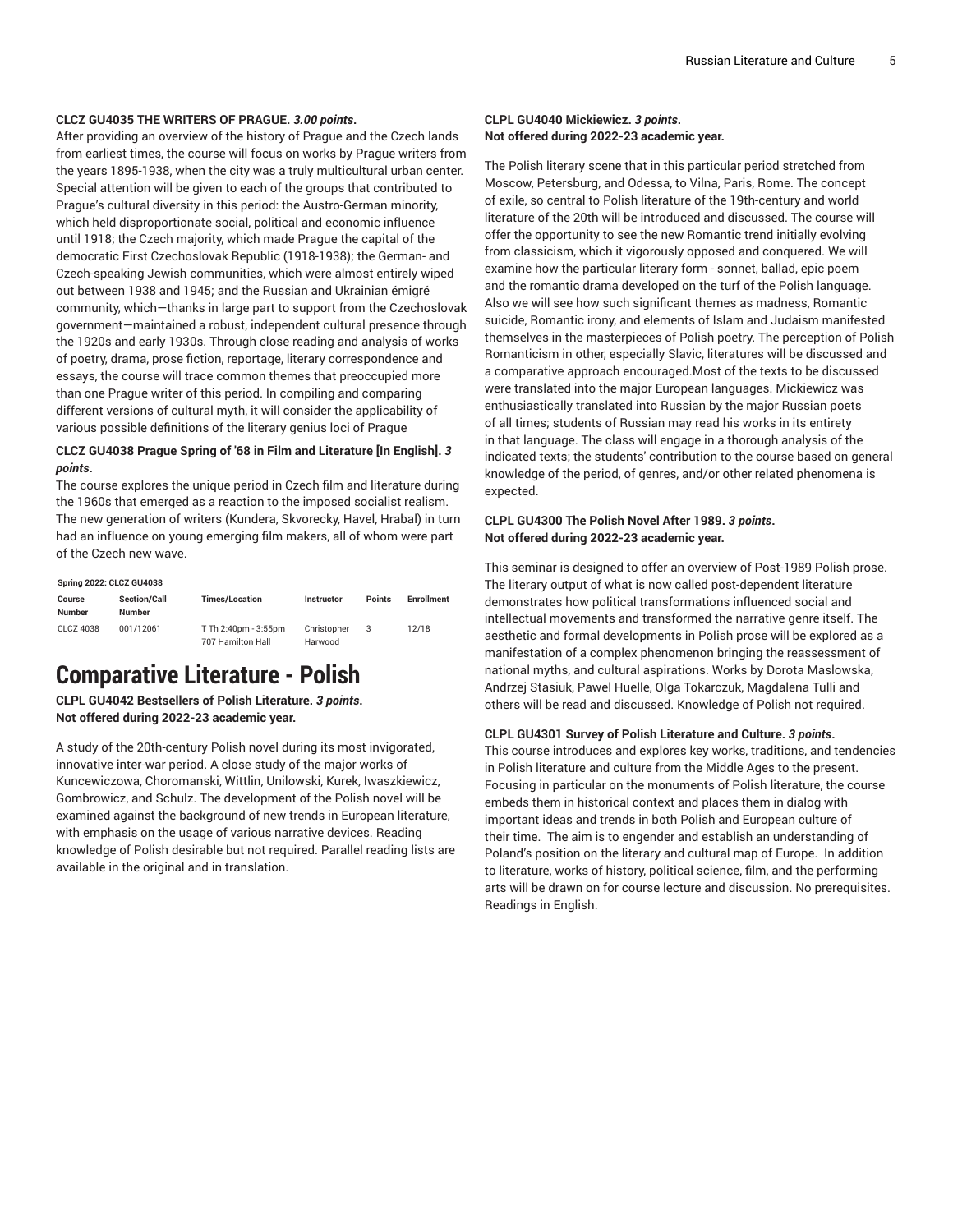# **Comparative Literature - Slavic**

# **CLSL UN3304 How To Read Violence: The Literature of Power, Force and Brutality from 20th Century Russia and America.** *3 points***.**

This course seeks to understand how authors and filmmakers in the 20th century communicate the experience of violence to their audiences. We will discuss how fragmentation, montage, language breakdown and other techniques not only depict violence, but reflect that violence in artistic forms. We will also ask what representing violence does to the artistic work. Can the attempt to convey violence become an act of violence in itself? We will consider texts from Vladimir Mayakovsky, John Dos Passos, Andrei Platonov, Vasiliy Grossman, Allen Ginsberg, Anna Akhmatova, Richard Wright, Cormac McCarthy, Vladimir Sorokin, as well as films from Sergei Eisenstein, Alexei Balabanov and Quentin Tarantino. Full course description and syllabus available at [readingviolence.weebly.com](http://readingviolence.weebly.com).

### **CLSL GU4003 Central European Drama in the Twentieth Century.** *3 points***.**

Focus will be on the often deceptive modernity of modern Central and East European theater and its reflection of the forces that shaped modern European society. It will be argued that the abstract, experimental drama of the twentieth-century avant-garde tradition seems less vital at the century's end than the mixed forms of Central and East European dramatists.

## **CLSL GU4004 Introduction to Twentieth-Century Central European Fiction.** *3 points***.**

This course introduces students to works of literature that offer a unique perspective on the tempestuous twentieth century, if only because these works for the most part were written in "minor" languages (Czech, Polish, Hungarian, Serbian), in countries long considered part of the European backwaters, whose people were not makers but victims of history. Yet the authors of many of these works are today ranked among the masters of modern literature. Often hailing from highly stratified , conservative societies, many Eastern and Central European writers became daring literary innovators and experimenters. To the present day, writers from this "other" Europe try to escape history, official cultures, politics, and end up redefining them for their readers. We will be dealing with a disparate body of literature, varied both in form and content. But we will try to pinpoint subtle similarities, in tone and sensibility, and focus, too, on the more apparent preoccupation with certain themes that may be called characteristically Central European.

## **CLSL GU4008 Slavic Avant-Garde Surfaces.** *3 points***. Not offered during 2022-23 academic year.**

This lecture course will provide a punctual survey of the major trends and figures in the interwar visual culture and avant-garde poetry of the Soviet Russia and East Central Europe (Poland, Czechoslovakia, Hungary, and Yugoslavia), including the opulent field of their intersection. Topics include various interfaces of visual culture and graphic arts, such as public spaces, walls, propaganda trains, windows, postcards, posters, books, and screens. The course will address the innovative use of typography and photography, typophoto and photomontage, as well as the short written and hybrid genres such as manifesto, cinepoetry, photo essay, and photo frescoes. We will discuss poets and artists such as Mayakovsky, Lissitsky, Rodchenko, Klutsis, Vertov, Teige, Nezval, Sutnar, Štirsky, Szczuka, Stern, Themersons, Kassák, Kertész, Moholy-Nagy, Goll, Micić, VuÄo, Matić. Each session will include a lecture followed by discussion.

# **CLSL GU4010 What We Do in the Shadows: A History of the Night in Eastern Europe.** *3.00 points***.**

This course looks at nighttime as an object of inquiry from an experiential, historical, religious, literary, and cultural perspectives, introducing the students with the growing field of night studies. It covers the Early Modern and the Modern Periods and centers primarily on Eastern Europe and East Central Europe, with a secondary focus on Jewish Literature and Culture in these regions. The course caters for students who are interested in in night studies, in the history and culture of Eastern Europe, students who are interested in Jewish (Hebrew and Yiddish) Studies, as well as students who are interested in the intersection of history and literature

**Spring 2022: CLSL GU4010**

|                  | $S1$ , $S2 = S1$    |                                                  |             |               |                   |  |  |  |  |  |
|------------------|---------------------|--------------------------------------------------|-------------|---------------|-------------------|--|--|--|--|--|
| Course           | <b>Section/Call</b> | <b>Times/Location</b>                            | Instructor  | <b>Points</b> | <b>Enrollment</b> |  |  |  |  |  |
| <b>Number</b>    | <b>Number</b>       |                                                  |             |               |                   |  |  |  |  |  |
| <b>CLSL 4010</b> | 001/14743           | T Th 10:10am - 11:25am<br>313 Pupin Laboratories | Offer Dynes | 3.00          | 10/20             |  |  |  |  |  |

## **CLSL GU4075 Soviet and Post-Soviet, Colonial and Post Colonial Film.** *3 points***.**

The course will discuss how filmmaking has been used as an instrument of power and imperial domination in the Soviet Union as well as on post-Soviet space since 1991. A body of selected films by Soviet and post-Soviet directors which exemplify the function of filmmaking as a tool of appropriation of the colonized, their cultural and political subordination by the Soviet center will be examined in terms of postcolonial theories. The course will focus both on Russian cinema and often overlooked work of Ukrainian, Georgian, Belarusian, Armenian, etc. national film schools and how they participated in the communist project of fostering a «new historic community of the Soviet people» as well as resisted it by generating, in hidden and, since 1991, overt and increasingly assertive ways their own counter-narratives. Close attention will be paid to the new Russian film as it re-invents itself within the post-Soviet imperial momentum projected on the former Soviet colonies.

#### **Fall 2022: CLSL GU4075**

| Course<br><b>Number</b> | <b>Section/Call</b><br><b>Number</b> | <b>Times/Location</b>          | <b>Instructor</b> | <b>Points</b> | <b>Enrollment</b> |
|-------------------------|--------------------------------------|--------------------------------|-------------------|---------------|-------------------|
| <b>CLSL 4075</b>        | 001/10578                            | T 6:10pm - 10:00pm<br>Room TBA | Yuri Shevchuk 3   |               | 11/25             |

#### **CLSS GU4101 Balkan as a Metaphor.** *3 points***.**

This seminar for graduate and advanced undergraduate students has two main objectives. First, it is to critically assess competing and conflicting conceptions of the Balkans, Balkanism, and Balkanization. Second, it engages with border studies, a vast and thriving field that makes sense of widely different and constantly changing definitions of the border. The course's case studies focus on the region of the former Yugoslavia across the disciplines currently recognized as the humanities and social sciences. We will examine what those disciplinary borders do to the different types of borders we have chosen to analyze. We will discuss the concepts of copy and imitation in relation to Balkan arts and politics in the contemporary globalized world. We will explore documentary film and performance art representations of how refugees, migrant minorities, and borderline populations counter marginalizations and trauma.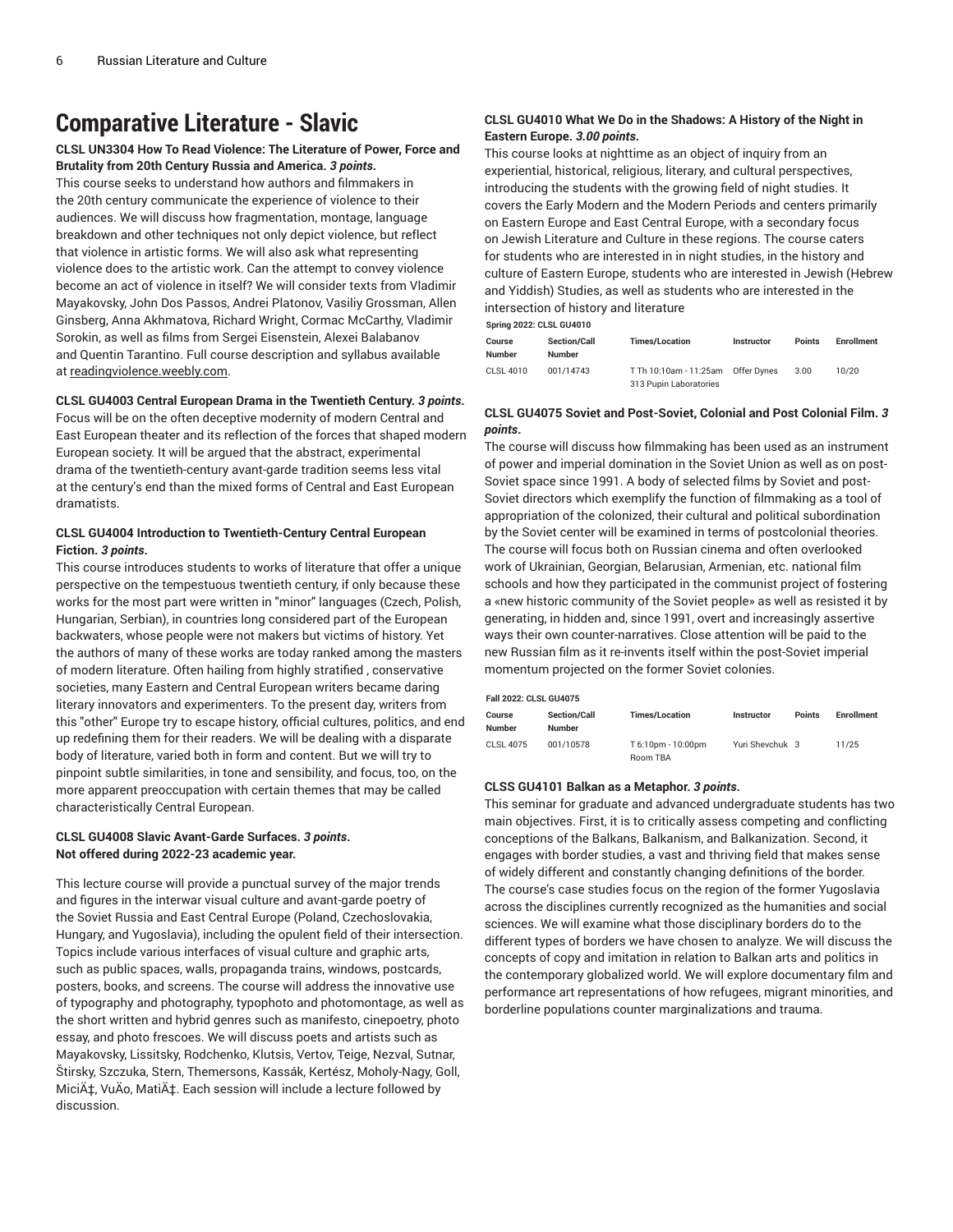# **CLSL GU4995 Central European Jewish Literature: Assimilation and Its Discontents.** *3 points***.**

Examines prose and poetry by writers generally less accessible to the American student written in the major Central European languages: German, Hungarian, Czech, and Polish. The problematics of assimilation, the search for identity, political commitment and disillusionment are major themes, along with the defining experience of the century: the Holocaust; but because these writers are often more removed from their Jewishness, their perspective on these events and issues may be different. The influence of Franz Kafka on Central European writers, the post-Communist Jewish revival, defining the Jewish voice in an otherwise disparate body of works.

# **Comparative Literature - Russian**

# **CLRS UN3309 Fact and Fiction: The Document in Russian and American Literature.** *3 points***.**

"Truth is stranger than fiction," wrote Mark Twain in 1897. It is an axiom more relevant today than ever before, as more and more writers draw on "true events" for their literary works. Svetlana Alexievich, 2015 winner of the Nobel Prize for Literature, goes so far as to insist that "there are no borders between fact and fabrication, one flows into the other" in contemporary literature. In this course we read works from Russian and American literature that dance along this line between fact and fiction. Sometimes called "creative non-fiction," "literary journalism," or "documentary prose," these works (Sergei Tretiakov, Viktor Shklovsky, Truman Capote, Tom Wolfe, John McPhee, Artem Borovik, and others) blur the boundaries between documentary evidence and literary art. No prerequisites.

## **CLRS GU4011 Dostoevsky, Tolstoy, and the English Novel [in English].** *3 points***.**

A close reading of works by Dostoevsky (*Netochka Nezvanova*; *The Idiot*; "A Gentle Creature") and Tolstoy (*Childhood, Boyhood, Youth*; "Family Happiness"; *Anna Karenina*; "The Kreutzer Sonata") in conjunction with related English novels (Bronte's *Jane Eyre*, Eliot's *Middlemarch*, Woolf's *Mrs. Dalloway*). No knowledge of Russian is required.

#### **Fall 2022: CLRS GU4011**

| Course<br><b>Number</b> | <b>Section/Call</b><br>Number | <b>Times/Location</b>                        | <b>Instructor</b> | <b>Points</b> | <b>Enrollment</b> |
|-------------------------|-------------------------------|----------------------------------------------|-------------------|---------------|-------------------|
| CLBS 4011               | 001/10580                     | M W 10:10am - 11:25am Liza Knapp<br>Room TBA |                   | 3             | 27/50             |

# **CLRS GU4017 Chekhov [English].** *3 points***.**

A close reading of Chekhov's best work in the genres on which he left an indelible mark (the short story and the drama) on the subjects that left an indelible imprint on him (medical science, the human body, identity, topography, the nature of news, the problem of knowledge, the access to pain, the necessity of dying, the structure of time, the self and the world, the part and the whole) via the modes of inquiry (diagnosis and deposition, expedition and exegesis, library and laboratory, microscopy and materialism, intimacy and invasion) and forms of documentation (the itinerary, the map, the calendar, the photograph, the icon, the Gospel, the Koan, the lie, the love letter, the case history, the obituary, the pseudonym, the script) that marked his era (and ours). No knowledge of Russian required.

# **CLRS GU4022 Russia and Asia: Orientalism, Eurasianism, Internationalism.** *3 points***.**

CC/GS/SEAS: Partial Fulfillment of Global Core Requirement

This course explores the formation of Russian national and imperial identity through ideologies of geography, focusing on a series of historical engagements with the concept of "Asia." How has the Mongol conquest shaped a sense of Russian identity as something destinct from Europe? How has Russian culture participated in Orientalist portrayals of conquered Asian lands, while simultaneously being Orientalized by Europe and, indeed, Orientalizing itself? How do concepts of Eurasianism and socialist internationalism, both arising in the ealry 20th century, seek to redraw the geography of Russia's relations with East and West? We will explore these questions through a range of materials, including: literary texts by Russian and non-Russian writers (Pushkin, Lermontov, Tolstoy, Solovyov, Bely, Blok, Pilnyak, Khlebnikov, Planotov, Xiao Hong, Kurban Said, Aitimatov, Iskander, Bordsky); films (Eisenstein, Tarkovsky, Kalatozov, Paradjanov, Mikhalkov); music and dance (the Ballets Russes); visual art (Vereshchagin, Roerich); and theoretical and secondary readings by Chaadaev, Said, Bassin, Trubetskoy, Leontievm, Lenin, and others.

### **CLRS GU4036 Nabokov and Global Culture.** *3 points***.**

In 1955, an American writer of Russian descent published in Paris a thin book that forever shaped English language, American culture, and the international literary scene. That book, of course, was Vladimir Nabokov's*Lolita*.

We will speak of exile, memory and nostalgia, of hybrid cultural identities and cosmopolitan elites, of language, translation and multilingualism. All readings will be in English.

# **CLRS GU4037 Poets, Rebels, Exiles: 100 Years of Russians and Rusian Jews in America.** *3.00 points***.**

Poets, Rebels, Exiles examines the successive generations of the most provocative and influential Russian and Russian Jewish writers and artists who brought the cataclysm of the Soviet and post-Soviet century to North America. From Joseph Brodsky—the bad boy bard of Soviet Russia and a protégé of Anna Akhmatova, who served 18 months of hard labor near the North Pole for social parasitism before being exiled—to the most recent artistic descendants, this course will interrogate diaspora, memory, and nostalgia in the cultural production of immigrants and exiles **Fall 2022: CLRS GU4037**

| Course<br><b>Number</b> | <b>Section/Call</b><br><b>Number</b> | <b>Times/Location</b>          | Instructor         | <b>Points</b> | <b>Enrollment</b> |
|-------------------------|--------------------------------------|--------------------------------|--------------------|---------------|-------------------|
| CLBS 4037               | 001/15467                            | Th 2:10pm - 4:00pm<br>Room TBA | Anna<br>Katsnelson | 3.00          | 1/25              |

### **CLRS GU4038 Dostoevsky in the 1870s: Demons, Diary of a Writer, Adolescent, and Dickens..** *3 points***.**

A study of Dostoevsky and Dickens as two writers whose engagement in the here and now was vital to their work and to their practice of the novel. Readings from Dostoevsky cluster in the 1870s and include two novels, Demons (1872) and The Adolescent (1876), and selections from his Diary of a Writer. Readings from Dickens span his career and include, in addition to David Copperfield (1850), sketches and later essays.

| Spring 2022: CLRS GU4038 |                                      |                                          |            |               |                   |
|--------------------------|--------------------------------------|------------------------------------------|------------|---------------|-------------------|
| Course<br><b>Number</b>  | <b>Section/Call</b><br><b>Number</b> | <b>Times/Location</b>                    | Instructor | <b>Points</b> | <b>Enrollment</b> |
| <b>CLRS 4038</b>         | 001/13449                            | M W 2:40pm - 3:55pm<br>607 Hamilton Hall | Liza Knapp | 3             | 15/20             |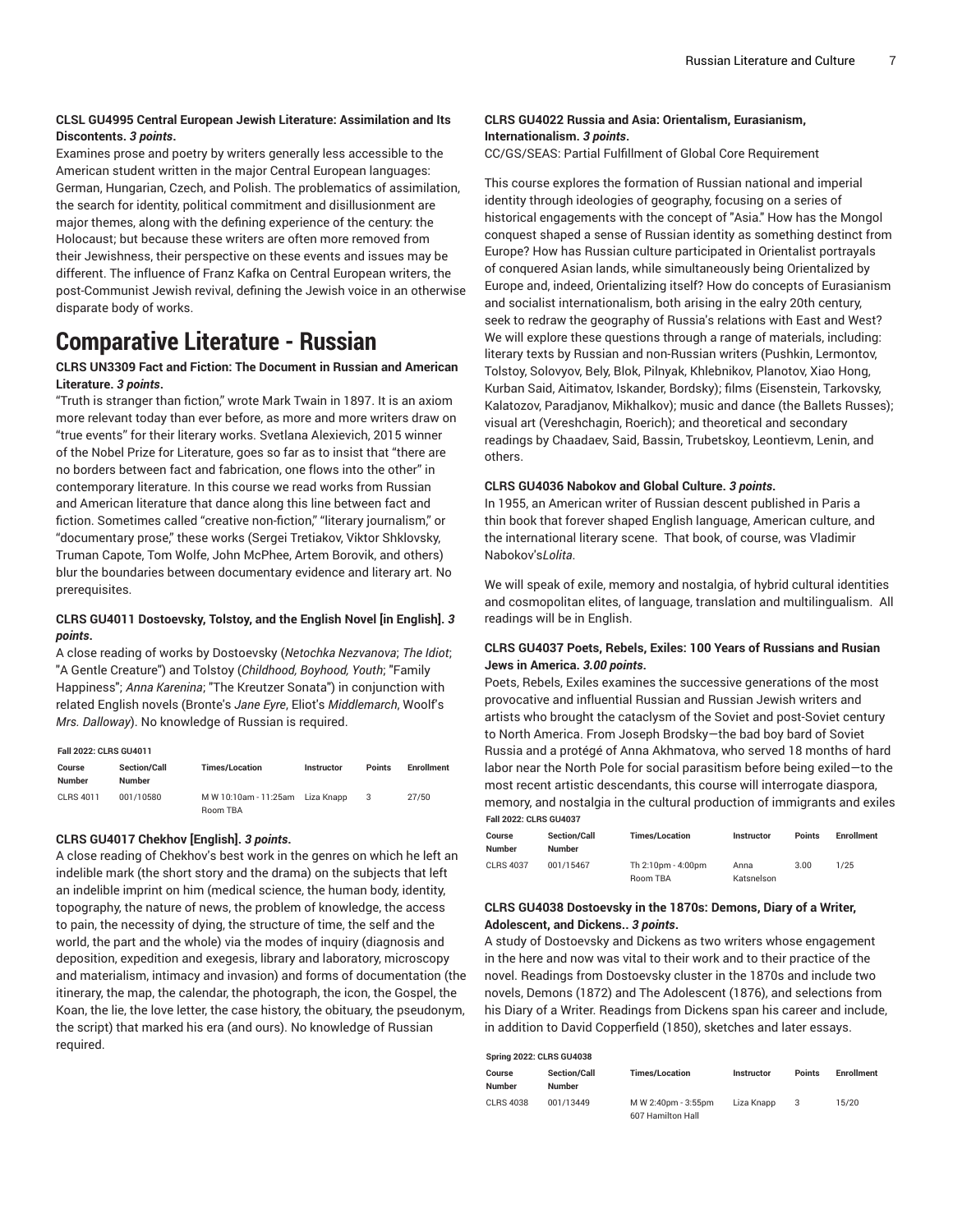# **CLRS GU4040 The Future is Red (White and Blue): Modernity and Social Justice in U.S. and U.S.S.R..** *4 points***.**

In the 1920s, the Soviet Union and the U.S. emerged as growing world powers, offering each other two compelling, if often opposed, versions of modernity. At the same time, each country saw its intercontinental rival as an attractive, but dangerous "other": a counterexample of the road not taken, and a foil for its own ideology and identity. From the 1920s to the heat of the Cold War, Some of the USSR's most prominent public figures came to the U.S. and several American intellectuals, progressive activists, and officials traveled to the Soviet experiment. This course examines the cultural images of the American and Soviet "other" in the texts that resulted from these exchanges. We will read works about America from Sergei Esenin, Vladimir Mayakovsky, Ilya Il'f and Evgeny Petrov, and poems, essays, and novels about Russia by Langston Hughes, Claude McKay, Louise Bryant, W.E.B. Du Bois, John Steinbeck, and others. Each of these texts attempts to grapple with what it means to be modern —both technologically advanced and socially liberated—in different national contexts and under different proclaimed ideologies.

# **CLRS GU4111 Narrative and Repetition: Circling in Time and Space.** *3.00 points***.**

An introduction to central concepts in narrative theory: plot, archetype, myth, story vs. discourse, Freudian analysis, history and narrative, chronotype and personal narrative. These are explored in the context of sustained investigation of a particular plot device: the time loop. Examples come from Russian modernist fiction, Soviet and American science fiction, and film. We compare being stuck in a time loop with being lost in space - a theme found in personal narratives shared orally and online, as well as in literary fiction. Students develop a final paper topic on time loop narrative of their choice

**Spring 2022: CLRS GU4111**

| Course<br><b>Number</b> | <b>Section/Call</b><br>Number | <b>Times/Location</b>                     | <b>Instructor</b>    | <b>Points</b> | <b>Enrollment</b> |
|-------------------------|-------------------------------|-------------------------------------------|----------------------|---------------|-------------------|
| CLBS 4111               | 001/14355                     | T Th 2:40pm - 3:55pm<br>709 Hamilton Hall | Jessica Merrill 3.00 |               | 9/20              |

# **Czech Language and Literature**

# **CZCH UN1101 Elementary Czech I.** *4 points***.**

Essentials of the spoken and written language. Prepare students to read texts of moderate difficulty by the end of the first year.

#### **Fall 2022: CZCH UN1101**

| Course<br>Number | <b>Section/Call</b><br><b>Number</b> | <b>Times/Location</b>       | <b>Instructor</b>      | <b>Points</b> | <b>Enrollment</b> |
|------------------|--------------------------------------|-----------------------------|------------------------|---------------|-------------------|
| CZCH 1101        | 001/10672                            | T Th F 10:10am -<br>11:25am | Christopher<br>Harwood | 4             | 2/12              |
|                  |                                      | Room TBA                    |                        |               |                   |

#### **CZCH UN1102 Elementary Czech II.** *4 points***.**

Essentials of the spoken and written language. Prepare students to read texts of moderate difficulty by the end of the first year.

### **Spring 2022: CZCH UN1102**

| Course<br>Number | <b>Section/Call</b><br><b>Number</b> | <b>Times/Location</b>      | <b>Instructor</b> | <b>Points</b> | <b>Enrollment</b> |
|------------------|--------------------------------------|----------------------------|-------------------|---------------|-------------------|
| CZCH 1102        | 001/11909                            | T Th F 10:10am -           | Christopher       | 4             | 2/12              |
|                  |                                      | 11:25am                    | Harwood           |               |                   |
|                  |                                      | 351a International Affairs |                   |               |                   |
|                  |                                      | Blda                       |                   |               |                   |

# **CZCH UN2101 Intermediate Czech I.** *4 points***.**

Prerequisites: CZCH UN1102 or the equivalent

Rapid review of grammar. Readings in contemporary fiction and nonfiction, depending upon the interests of individual students.

| Fall 2022: CZCH UN2101  |                                      |                             |                        |               |                   |
|-------------------------|--------------------------------------|-----------------------------|------------------------|---------------|-------------------|
| Course<br><b>Number</b> | <b>Section/Call</b><br><b>Number</b> | <b>Times/Location</b>       | Instructor             | <b>Points</b> | <b>Enrollment</b> |
| CZCH 2101               | 001/10673                            | T Th F 11:40am -<br>12:55pm | Christopher<br>Harwood | 4             | 2/12              |
|                         |                                      | Room TBA                    |                        |               |                   |

#### **CZCH UN2102 Intermediate Czech II.** *4 points***.**

Prerequisites: CZCH UN1102 or the equivalent. Rapid review of grammar. Readings in contemporary fiction and nonfiction, depending upon the interests of individual students.

| <b>Spring 2022: CZCH UN2102</b> |                                      |                                                                   |                        |               |            |
|---------------------------------|--------------------------------------|-------------------------------------------------------------------|------------------------|---------------|------------|
| Course<br><b>Number</b>         | <b>Section/Call</b><br><b>Number</b> | <b>Times/Location</b>                                             | Instructor             | <b>Points</b> | Enrollment |
| CZCH 2102                       | 001/12043                            | T Th F 11:40am -<br>12:55pm<br>351a International Affairs<br>Bldg | Christopher<br>Harwood | 4             | 1/12       |

# **CZCH GU4333 Readings in Czech Literature, I.** *3 points***.**

BC: Fulfillment of General Education Requirement: Literature (LIT).

Prerequisites: two years of college Czech or the equivalent. A close study in the original of representative works of Czech literature. Discussion and writing assignments in Czech aimed at developing advanced language proficiency.

| Fall 2022: CZCH GU4333 |                                      |                                  |                        |               |                   |  |  |
|------------------------|--------------------------------------|----------------------------------|------------------------|---------------|-------------------|--|--|
| Course<br>Number       | <b>Section/Call</b><br><b>Number</b> | <b>Times/Location</b>            | Instructor             | <b>Points</b> | <b>Enrollment</b> |  |  |
| CZCH 4333              | 001/10674                            | T Th 4:10pm - 5:25pm<br>Room TBA | Christopher<br>Harwood | 3             | 0/12              |  |  |

# **CZCH GU4334 Readings in Czech Literature, II.** *3 points***.**

Prerequisites: two years of college Czech or the equivalent. A close study in the original of representative works of Czech literature. Discussion and writing assignments in Czech aimed at developing advanced language proficiency.

# **Polish Language and Literature**

# **POLI UN1101 Elementary Polish I.** *4 points***.**

Essentials of the spoken and written language. Prepares students to read texts of moderate difficulty by the end of the first year.

#### **Fall 2022: POLI UN1101**

| Course<br>Number | <b>Section/Call</b><br><b>Number</b> | <b>Times/Location</b> | Instructor  | <b>Points</b> | <b>Enrollment</b> |
|------------------|--------------------------------------|-----------------------|-------------|---------------|-------------------|
| POLI 1101        | 001/10678                            | T Th F 11:40am -      | Christopher | 4             | 2/12              |
|                  |                                      | 12:55pm               | Caes        |               |                   |
|                  |                                      | Room TBA              |             |               |                   |

#### **POLI UN1102 Elementary Polish II.** *4 points***.**

Essentials of the spoken and written language. Prepares students to read texts of moderate difficulty by the end of the first year.

| <b>Spring 2022: POLI UN1102</b> |                                      |                                         |                     |               |                   |  |  |
|---------------------------------|--------------------------------------|-----------------------------------------|---------------------|---------------|-------------------|--|--|
| Course<br><b>Number</b>         | <b>Section/Call</b><br><b>Number</b> | <b>Times/Location</b>                   | <b>Instructor</b>   | <b>Points</b> | <b>Enrollment</b> |  |  |
| POLI 1102                       | 001/11937                            | T Th F 1:10pm - 2:25pm<br>116 Knox Hall | Christopher<br>Caes | 4             | 7/12              |  |  |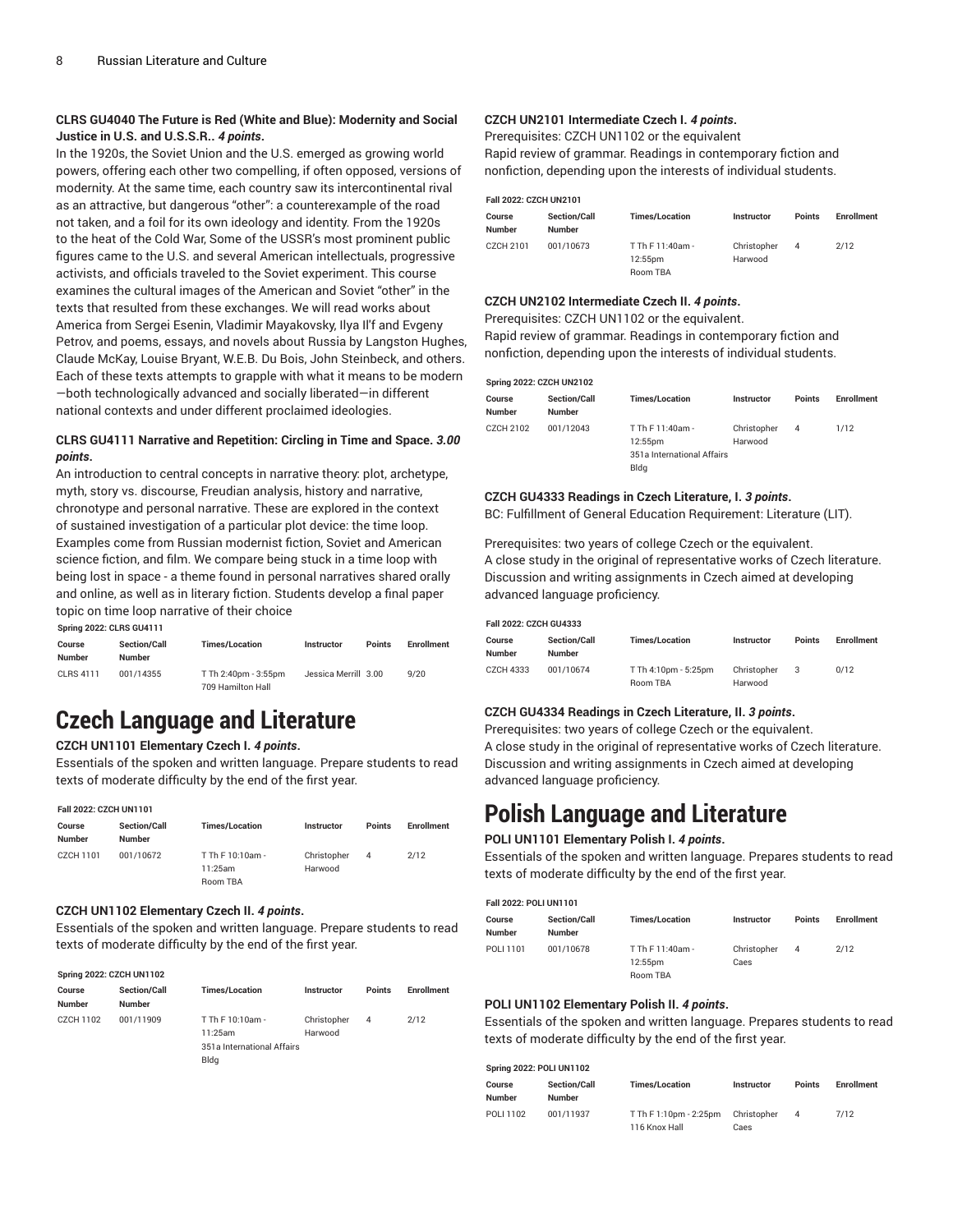### **POLI UN2101 Intermediate Polish I.** *4 points***.**

Prerequisites: POLI UN1102 or the equivalent.

Rapid review of grammar; readings in contemporary nonfiction or fiction, depending on the interests of individual students.

#### **Fall 2022: POLI UN2101**

| Course<br><b>Number</b> | <b>Section/Call</b><br>Number | <b>Times/Location</b> | <b>Instructor</b> | Points | <b>Enrollment</b> |
|-------------------------|-------------------------------|-----------------------|-------------------|--------|-------------------|
| POLI 2101               | 001/10679                     | T Th F 10:10am -      | Christopher       | 4      | 5/12              |
|                         |                               | 11:25am               | Caes              |        |                   |
|                         |                               | <b>Room TRA</b>       |                   |        |                   |

# **POLI UN2102 Intermediate Polish II.** *4 points***.**

Prerequisites: POLI UN1102 or the equivalent.

Rapid review of grammar; readings in contemporary nonfiction or fiction, depending on the interests of individual students.

#### **Spring 2022: POLI UN2102**

•

•

•

| Course<br><b>Number</b> | <b>Section/Call</b><br><b>Number</b> | <b>Times/Location</b> | Instructor  | <b>Points</b> | <b>Enrollment</b> |
|-------------------------|--------------------------------------|-----------------------|-------------|---------------|-------------------|
| POLI 2102               | 001/11942                            | T Th F 10:10am -      | Christopher | 4             | 1/12              |
|                         |                                      | 11:25am               | Caes        |               |                   |
|                         |                                      | 116 Knox Hall         |             |               |                   |

#### **POLI GU4051 Movements in Polish Cinema.** *3 points***.**

This course introduces and explores three separate movements in Polish post-World War II cinema – the "Polish School" of 1955–1965, the "Cinema of Moral Concern" of 1976–1981, and the "New Naïveté," of 1999–2009. Each of these currents adopted a loosely conceived, historically specific aesthetic and ideological platform, which they sought to put into practice artistically in order to exert a therapeutic and a didactic influence on the culture and society of their time.

- • The "Polish School," which was characterized by a blend of Italian neorealist and Polish Romantic or absurdist/existentialist styles, sought to represent and work through the national trauma of World War II in a context in which political censorship prevented the direct address of such issues. It includes the early work of world-renowned director Andrzej Wajda, as well as works by prominent filmmakers such as Andrzej Munk, Jerzy Kawalerowicz, and Wojciech Has.
- The "Cinema of Moral Concern," which drew on and combined the techniques of West European "cinemas of truth" with those of the New Hollywood, was in the forefront of the cultural ferment of the late 70s, which was devoted to the establishment of an underground civil society outside the institutions of the communist state and led up to the founding of the trade union Solidarity. It includes early work by internationally recognized filmmakers Krzysztof Kieślowski, Krzysztof Zanussi, and Agnieszka Holland.
- The "New Naïveté" drew on a broad variety of Hollywood and international styles, seeking to transform the legacy of Solidarity's anti-communist "revolution of the spirit" into contemporary forms of cultural capital in order to lay the foundations for "capitalism with a human face." Among filmmakers active in this movement are Krzysztof Krauze, Robert Gliński, and Piotr Trzaskalski.

Screening approximately one film a week, we will view at least five works from each movement, examining and discussing their individual formal and aesthetic principles and ideological investments, their relation to their respective movement as a whole, and their impact on the culture of their day.

### **POLI GU4101 ADVANCED POLISH.** *3.00 points***.**

Prerequisites: two years of college Polish or the instructor's permission. Extensive readings from 19th- and 20th-century texts in the original. Both fiction and nonfiction, with emphasis depending on the interests and needs of individual students

# **POLI GU4102 Advanced Polish II.** *4 points***.**

Prerequisites: two years of college Polish or the instructor's permission. Extensive readings from 19th- and 20th-century texts in the original. Both fiction and nonfiction, with emphasis depending on the interests and needs of individual students.

### **Spring 2022: POLI GU4102**

| Course<br><b>Number</b> | <b>Section/Call</b><br><b>Number</b> | <b>Times/Location</b>  | Instructor  | <b>Points</b> | <b>Enrollment</b> |
|-------------------------|--------------------------------------|------------------------|-------------|---------------|-------------------|
| POLI 4102               | 001/12056                            | T Th 11:40am - 12:55pm | Christopher |               | 2/12              |
|                         |                                      | 116 Knox Hall          | Caes        |               |                   |

# **Russian Language**

# **RUSS UN1101 FIRST-YEAR RUSSIAN I.** *4.00 points***.**

Grammar, reading, composition, and conversation

| <b>Fall 2022: RUSS UN1101</b> |                                      |                                                     |                      |               |            |  |  |
|-------------------------------|--------------------------------------|-----------------------------------------------------|----------------------|---------------|------------|--|--|
| Course<br>Number              | <b>Section/Call</b><br><b>Number</b> | <b>Times/Location</b>                               | Instructor           | <b>Points</b> | Enrollment |  |  |
| <b>RUSS 1101</b>              | 001/13743                            | M T W Th 8:50am -<br>9:55am<br>709 Hamilton Hall    | Veniamin<br>Gushchin | 4.00          | 5/12       |  |  |
| <b>RUSS 1101</b>              | 002/13744                            | M T W Th 10:10am -<br>11:15am<br>709 Hamilton Hall  | Tomi Haxhi           | 4.00          | 9/12       |  |  |
| <b>RUSS 1101</b>              | 004/13746                            | M T W Th 6:10pm -<br>$7:15$ pm<br>709 Hamilton Hall | Zachary<br>Deming    | 4.00          | 5/12       |  |  |

#### **RUSS UN1102 First-year Russian II.** *5 points***.**

Grammar, reading, composition, and conversation.

| <b>Spring 2022: RUSS UN1102</b> |                               |                                                     |                    |               |                   |  |  |  |
|---------------------------------|-------------------------------|-----------------------------------------------------|--------------------|---------------|-------------------|--|--|--|
| Course<br><b>Number</b>         | Section/Call<br><b>Number</b> | <b>Times/Location</b>                               | Instructor         | <b>Points</b> | <b>Enrollment</b> |  |  |  |
| <b>RUSS 1102</b>                | 001/14452                     | M T W Th 8:50am -<br>9:55am<br>709 Hamilton Hall    | Madeline<br>Tingle | 5             | 8/12              |  |  |  |
| <b>RUSS 1102</b>                | 002/14453                     | M T W Th 10:10am -<br>11:15am<br>709 Hamilton Hall  | Alla Smyslova 5    |               | 13/12             |  |  |  |
| <b>RUSS 1102</b>                | 003/14454                     | M T W Th 11:40am -<br>12:45pm<br>709 Hamilton Hall  | Uma Payne          | 5             | 9/12              |  |  |  |
| <b>RUSS 1102</b>                | 004/14455                     | M T W Th 6:10pm -<br>$7:15$ pm<br>709 Hamilton Hall | Alexey<br>Shvyrkov | 5             | 4/12              |  |  |  |

## **RUSS UN2101 SECOND-YEAR RUSSIAN I.** *5.00 points***.**

Prerequisites: RUSS UN1102 or the equivalent.

Prerequisites: RUSS UN1102 or the equivalent. Drill practice in small groups. Reading, composition, and grammar review.Off-sequence **Fall 2022: RUSS UN2101**

| Course<br>Number | Section/Call<br><b>Number</b> | <b>Times/Location</b>                               | Instructor | <b>Points</b> | <b>Enrollment</b> |
|------------------|-------------------------------|-----------------------------------------------------|------------|---------------|-------------------|
| <b>RUSS 2101</b> | 001/13748                     | M T W Th 8:50am -<br>9:55am<br>Room TBA             |            | 5.00          | 10/12             |
| <b>RUSS 2101</b> | 002/13750                     | M T W Th 11:40am -<br>12:45pm<br>709 Hamilton Hall  |            | 5.00          | 8/12              |
| <b>RUSS 2101</b> | 003/13751                     | M T W Th 1:10pm -<br>$2:15$ pm<br>709 Hamilton Hall |            | 5.00          | 8/12              |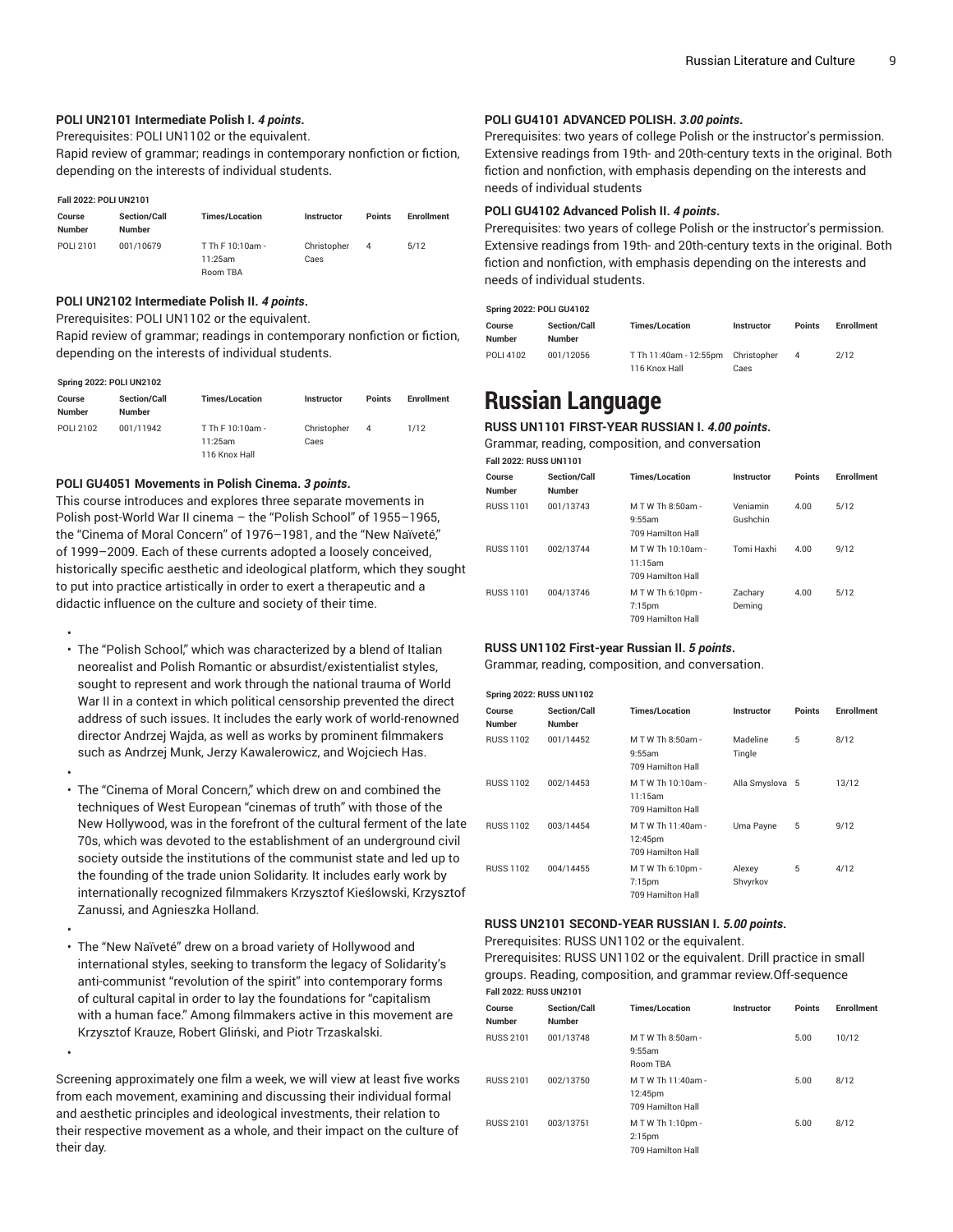### **RUSS UN2102 Second-year Russian II.** *5 points***.**

Prerequisites: RUSS UN2101 or the equivalent.

Drill practice in small groups. Reading, composition, and grammar review.

| <b>Spring 2022: RUSS UN2102</b> |                                      |                                                   |            |               |                   |  |  |  |
|---------------------------------|--------------------------------------|---------------------------------------------------|------------|---------------|-------------------|--|--|--|
| Course<br><b>Number</b>         | <b>Section/Call</b><br><b>Number</b> | <b>Times/Location</b>                             | Instructor | <b>Points</b> | <b>Enrollment</b> |  |  |  |
| <b>RUSS 2102</b>                | 001/14456                            | M T W Th 8:50am -<br>9:55am<br>329 Uris Hall      | Yulia Kim  | 5             | 11/12             |  |  |  |
| <b>RUSS 2102</b>                | 002/14457                            | $M$ T W Th 1:10pm -<br>$2:15$ pm<br>328 Uris Hall | Alex Pekov | 5             | 6/12              |  |  |  |

#### **RUSS UN3101 Third-year Russian I.** *4 points***.**

Limited enrollment.

Prerequisites: RUSS UN2102 or the equivalent, and the instructor's permission.

Recommended for students who wish to improve their active command of Russian. Emphasis on conversation and composition. Reading and discussion of selected texts and videotapes. Lectures. Papers and oral reports required. Conducted entirely in Russian.

**Fall 2022: RUSS UN3101**

| Course<br><b>Number</b> | <b>Section/Call</b><br><b>Number</b> | <b>Times/Location</b> | <b>Instructor</b> | <b>Points</b> | <b>Enrollment</b> |
|-------------------------|--------------------------------------|-----------------------|-------------------|---------------|-------------------|
| <b>RUSS 3101</b>        | 001/13753                            | M W F 10:10am -       | Tatiana           | 4             | 8/12              |
|                         |                                      | 11:25am               | Mikhailova        |               |                   |
|                         |                                      | Room TBA              |                   |               |                   |

#### **RUSS UN3102 Third-Year Russian II.** *4 points***.**

Prerequisites: RUSS UN2102 or the equivalent and the instructor's permission.

Enrollment limited. Recommended for students who wish to improve their active command of Russian. Emphasis on conversation and composition. Reading and discussion of selected texts and videotapes. Lectures. Papers and oral reports required. Conducted entirely in Russian.

# **Spring 2022: RUSS UN3102**

| Course           | <b>Section/Call</b> | <b>Times/Location</b> | <b>Instructor</b> | <b>Points</b> | <b>Enrollment</b> |
|------------------|---------------------|-----------------------|-------------------|---------------|-------------------|
| Number           | <b>Number</b>       |                       |                   |               |                   |
| <b>RUSS 3102</b> | 001/14458           | M W F 10:10am -       | Tatiana           | 4             | 16/16             |
|                  |                     | 11:25am               | Mikhailova        |               |                   |
|                  |                     | 306 Uris Hall         |                   |               |                   |

# **RUSS UN3105 Real World Russian.** *3 points***.**

Prerequisites: (RUSS UN2102) (department placement test) This content-based course has three focal points: 1) communicative skills 1) idiomatic language; 3) cross-cultural awareness.

The course is designed to help students further develop all of their language skills with particular focus on communicative and information processing skills, as well as natural student collaboration in the target language. The materials and assignments that will be used in class allow to explore a broad range of social, cultural, and behavioral contexts and familiarize students with idiomatic language, popular phrases and internet memes, developments of the colloquial language, and the use of slang in everyday life.

On each class students will be offered a variety of content-based activities and assignments, including, information gap filling, role-play and creative skits, internet search, making presentations, and problemsolving discussions. Listening comprehension assignments will help students expand their active and passive vocabulary and develop confidence using natural syntactic models and idiomatic structures.

Students will be exposed to cultural texts of different registers, which will help them enhance their stylistic competence. Students will learn appropriate ways to handle linguo-social situations, routines, and challenges similar to those they come across when traveling to Russia. They will explore various speech acts of daily communication, such as agreement/disagreement, getting and giving help, asking for a favor, expressing emotions, and so forth. Part of class time will be devoted to nonverbal communication, the language of gestures, emotional phonetics and intonation.

#### **RUSS UN3430 RUSSIAN FOR HERITAGE SPEAKERS.** *3.00 points***.**

Prerequisites: *RUSS V3430* or the instructor's permission. Prerequisites: RUSS V3430 or the instructor's permission. This course is designed to help students who speak Russian at home, but have no or limited reading and writing skills to develop literary skills in Russian. THIS COURSE, TAKEN WITH RUSS V3431, MEET A TWO YEAR FOREIGN LANGUAGE REQUIREMENT. Conducted in Russian

| $1.41$ 2022.1000000110700 |                                      |                                 |                    |               |                   |  |  |
|---------------------------|--------------------------------------|---------------------------------|--------------------|---------------|-------------------|--|--|
| Course<br><b>Number</b>   | <b>Section/Call</b><br><b>Number</b> | <b>Times/Location</b>           | Instructor         | <b>Points</b> | <b>Enrollment</b> |  |  |
| <b>RUSS 3430</b>          | 001/13755                            | M W 1:10pm - 2:25pm<br>Room TBA | Alla Smyslova 3.00 |               | 2/12              |  |  |

### **RUSS UN3431 Russian for Heritage Speakers II.** *3 points***.**

**Fall 2022: RUSS UN3430**

**Spring 2022: RUSS UN3431**

Prerequisites: *RUSS V3430* or the instructor's permission. This course is designed to help students who speak Russian at home, but have no or limited reading and writing skills to develop literary skills in Russian. THIS COURSE, TAKEN WITH RUSS V3430, MEET A TWO YEAR FOREIGN LANGUAGE REQUIREMENT. Conducted in Russian.

| SDIING ZUZZ: KUSS UN343 I |                                      |                                          |                 |               |                   |
|---------------------------|--------------------------------------|------------------------------------------|-----------------|---------------|-------------------|
| Course<br><b>Number</b>   | <b>Section/Call</b><br><b>Number</b> | <b>Times/Location</b>                    | Instructor      | <b>Points</b> | <b>Enrollment</b> |
| <b>RUSS 3431</b>          | 001/14459                            | M W 1:10pm - 2:25pm<br>709 Hamilton Hall | Alla Smyslova 3 |               | 21/15             |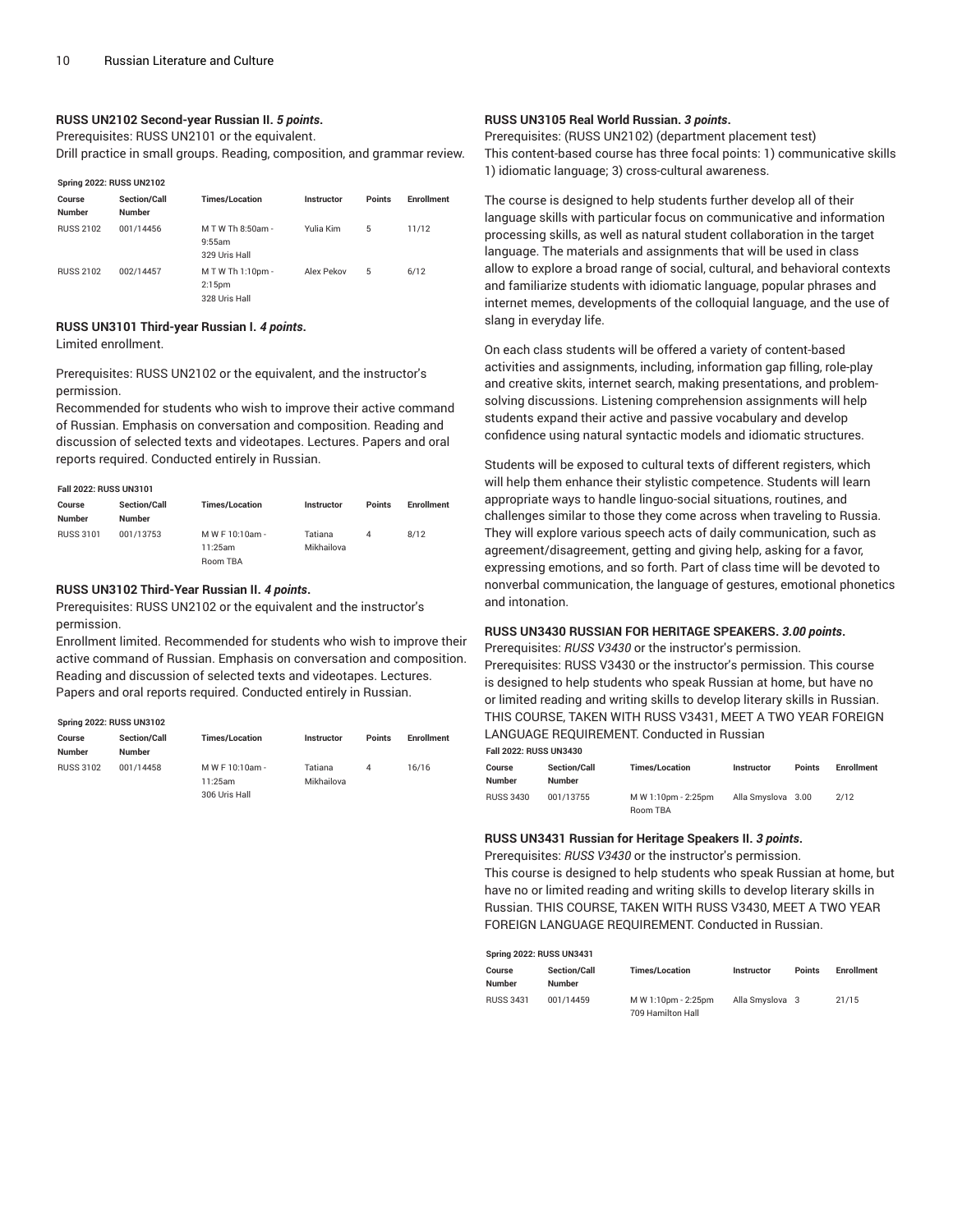### **RUSS GU4342 Fourth-year Russian I.** *4 points***.**

Prerequisites: RUSS UN3101 and RUSS UN3102 Third-Year Russian I and II, or placement test.

Systematic study of problems in Russian syntax; written exercises, translations into Russian, and compositions. Conducted entirely in Russian.

#### **Fall 2022: RUSS GU4342**

| Course<br><b>Number</b> | <b>Section/Call</b><br><b>Number</b> | <b>Times/Location</b>             | <b>Instructor</b>     | <b>Points</b> | <b>Enrollment</b> |
|-------------------------|--------------------------------------|-----------------------------------|-----------------------|---------------|-------------------|
| <b>RUSS 4342</b>        | 001/13756                            | M W F 2:40pm - 3:55pm<br>Room TBA | Tatiana<br>Mikhailova | 4             | 4/12              |

### **RUSS GU4343 FOURTH-YEAR RUSSIAN II.** *4 points***.** FOURTH-YEAR RUSSIAN II

#### **Spring 2022: RUSS GU4343**

| $Sp$ , $Sp$ and $Sp$ are $Sp$ and $Sp$ |                     |                                            |                       |               |                   |
|----------------------------------------|---------------------|--------------------------------------------|-----------------------|---------------|-------------------|
| Course                                 | <b>Section/Call</b> | <b>Times/Location</b>                      | Instructor            | <b>Points</b> | <b>Enrollment</b> |
| <b>Number</b>                          | <b>Number</b>       |                                            |                       |               |                   |
| <b>RUSS 4343</b>                       | 001/14461           | M W F 2:40pm - 3:55pm<br>709 Hamilton Hall | Tatiana<br>Mikhailova | 4             | 6/15              |

### **RUSS GU4350 Moving to Advanced-Plus: Language, Culture, Society in Russian Today.** *3 points***.**

Prerequisites: Six semesters of college Russian and the instructor's permission.

The course is designed to provide advanced and highly-motivated undergraduate and graduate students of various majors with an opportunity to develop professional vocabulary and discourse devices that will help them to discuss their professional fields in Russian with fluency and accuracy. The course targets all four language competencies: speaking, listening, reading and writing, as well as cultural understanding. Conducted in Russian.

## **RUSS GU4351 Moving to Advanced-Plus: Language, Culture, Society in Russian Today.** *3 points***.**

Prerequisites: eight semesters of college Russian and the instructorâ€<sup>™</sup>s permission.

The course is designed to provide advanced and highly-motivated undergraduate and graduate students of various majors with an opportunity to develop professional vocabulary and discourse devices that will help them to discuss their professional fields in Russian with fluency and accuracy. The course targets all four language competencies: speaking, listening, reading and writing, as well as cultural understanding. Conducted in Russian.

#### **RUSS GU4434 Practical Stylistics [in Russian].** *3 points***.**

Prerequisites: *RUSS W4334* or the equivalent or the instructor's permission.

Prerequisite: four years of college Russian or instructor's permission. The course will focus on theoretical matters of language and style and on the practical aspect of improving students' writing skills. Theoretical aspects of Russian style and specific Russian stylistic conventions will be combined with the analysis of student papers and translation assignments, as well as exercises focusing on reviewing certain specific difficulties in mastering written Russian.

#### **Fall 2022: RUSS GU4434**

| Course           | <b>Section/Call</b> | <b>Times/Location</b>                    | <b>Instructor</b> | <b>Points</b> | <b>Enrollment</b> |
|------------------|---------------------|------------------------------------------|-------------------|---------------|-------------------|
| <b>Number</b>    | <b>Number</b>       |                                          |                   |               |                   |
| <b>RUSS 4434</b> | 001/10583           | M W 2:40pm - 3:55pm<br>709 Hamilton Hall | Irina Revfman 3   |               | 2/18              |

### **RUSS GU4910 LITERARY TRANSLATION.** *4.00 points***.**

Prerequisites: four years of college Russian or the equivalent.

Prerequisites: four years of college Russian or the equivalent. Workshop in literary translation from Russian into English focusing on the practical problems of the craft. Each student submits a translation of a literary text for group study and criticism. The aim is to produce translations of publishable quality

**Spring 2022: RUSS GU4910**

| Course<br><b>Number</b> | <b>Section/Call</b><br><b>Number</b> | <b>Times/Location</b>                                   | <b>Instructor</b> | <b>Points</b> | <b>Enrollment</b> |
|-------------------------|--------------------------------------|---------------------------------------------------------|-------------------|---------------|-------------------|
| <b>RUSS 4910</b>        | 001/12119                            | W 4:10pm - 6:00pm<br>1201 International Affairs<br>Blda | Ronald Mever      | 4.00          | 8/18              |

# **Russian Literature (In English)**

## **RUSS UN3220 Literature and Empire: The Reign of the Novel in Russia (19th Century) [In English].** *3 points***.**

Explores the aesthetic and formal developments in Russian prose, especially the rise of the monumental 19th-century novel, as one manifestation of a complex array of national and cultural aspirations, humanistic and imperialist ones alike. Works by Pushkin, Lermonotov, Gogol, Turgenev, Tolstoy, Dostoevsky, and Chekhov. Knowledge of Russian not required.

#### **Fall 2022: RUSS UN3220**

| Course<br><b>Number</b> | <b>Section/Call</b><br><b>Number</b> | <b>Times/Location</b>             | <b>Instructor</b> | <b>Points</b> | <b>Enrollment</b> |
|-------------------------|--------------------------------------|-----------------------------------|-------------------|---------------|-------------------|
| <b>RUSS 3220</b>        | 001/10581                            | T Th 10:10am - 11:25am Liza Knapp |                   | 3             | 25/45             |
|                         |                                      | Room TBA                          |                   |               |                   |

### **RUSS UN3221 LIT # REVOLUTION (20TH C LIT).** *3.00 points***.**

The revolutionary period (1905-1938) in Russia was not only one of extreme social upheaval but also of exceptional creativity. Established ideas about individuality and collectivity, about how to depict reality, about language, gender, authority, and violence, were all thrown open to radical questioning. Out of this chaos came ideas about literature and film (just for example) which have shaped Western thought on these subjects to this day. In this course we will study a variety of media and genres (poetry, manifestos, film, painting, photomontage, the novel, theoretical essays) in an effort to gain a deep understanding of this complex and fascinating period in Russian cultural history **Spring 2022: RUSS UN3221**

| <b>JUING ZUZZ. NUJJ UNJZZ I</b> |                  |                     |                                          |                    |               |                   |
|---------------------------------|------------------|---------------------|------------------------------------------|--------------------|---------------|-------------------|
|                                 | Course           | <b>Section/Call</b> | <b>Times/Location</b>                    | Instructor         | <b>Points</b> | <b>Enrollment</b> |
|                                 | <b>Number</b>    | <b>Number</b>       |                                          |                    |               |                   |
|                                 | <b>RUSS 3221</b> | 001/00541           | T Th 1:10pm - 2:25pm<br>202 Milbank Hall | Erica Drennan 3.00 |               | 14/30             |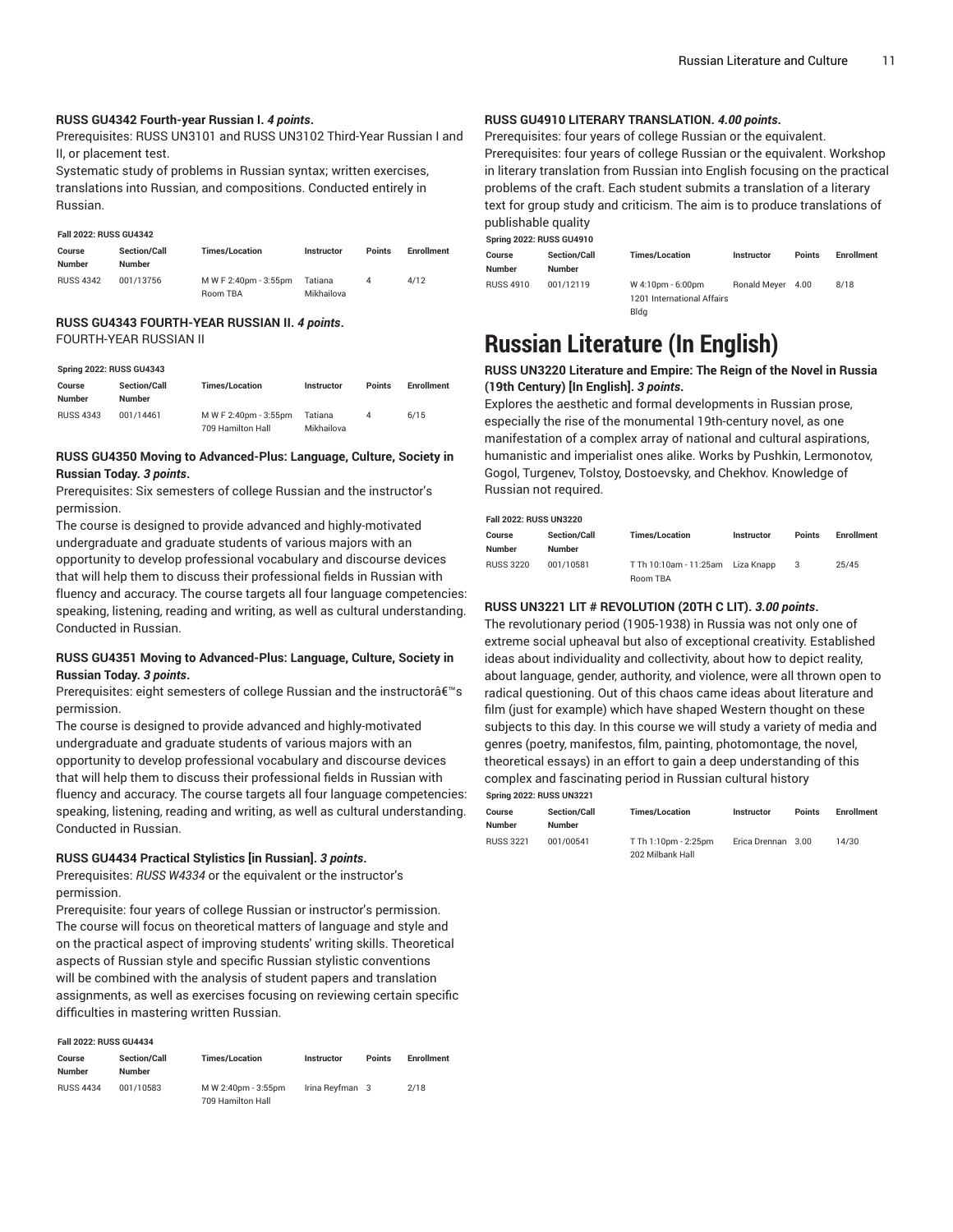## **RUSS UN3222 TOLSTOY AND DOSTOEVSKY.** *3.00 points***.**

Two epic novels, Tolstoys War and Peace and Dostoevskys The Brothers Karamazov, will be read along with selected shorter works. Other works by Tolstoy include his early Sebastopol Sketches, which changed the way war is represented in literature; Confession, which describes his spiritual crisis; the late stories Kreutzer Sonata and Hadji Murad; and essays on capital punishment and a visit to a slaughterhouse. Other works by Dostoevsky include his fictionalized account of life in Siberian prison camp, The House of the Dead; Notes from the Underground, his philosophical novella on free will, determinism, and love; A Gentle Creature, a short story on the same themes; and selected essays from Diary of a Writer. The focus will be on close reading of the texts. Our aim will be to develop strategies for appreciating the structure and form, the powerful ideas, the engaging storylines, and the human interest in the writings of Tolstoy and Dostoevsky. No knowledge of Russian is required **Spring 2022: RUSS UN3222**

| Course<br><b>Number</b> | <b>Section/Call</b><br><b>Number</b> | <b>Times/Location</b>                                 | Instructor | <b>Points</b> | <b>Enrollment</b> |
|-------------------------|--------------------------------------|-------------------------------------------------------|------------|---------------|-------------------|
| <b>RUSS 3222</b>        | 001/11900                            | M W 10:10am - 11:25am Liza Knapp<br>517 Hamilton Hall |            | 3.00          | 41/60             |
| <b>RUSS 3222</b>        | AU1/18579                            | M W 10:10am - 11:25am Liza Knapp<br>517 Hamilton Hall |            | 3.00          | 3/3               |

**RUSS UN3223 Magical Mystery Tour: The Legacy of Old Rus'.** *3 points***.** Winston Churchill famously defined Russia as "a riddle wrapped in a mystery inside an enigma." This course aims at demystifying Russia by focusing on the core of its "otherness" in the eyes of the West: its religious culture. We will explore an array of texts, practices and pragmatic sites of Russian religious life across such traditional divides as medieval and modern, popular and elite, orthodox and heretical. Icons, liturgical rituals, illuminated manuscripts, magic amulets, religious sects, feasting and fasting, traveling practices from pilgrimages to tourism, politcial myths and literary mystification, decadent projects of lifecreation, and fervent anticipation of the End are all part of the tour that is as illuminating as it is fun. No knowledge of Russian required.

### **RUSS GU4006 Russian Religious Thought, Praxis, and Literature.** *3 points***.**

This course examines the interaction of religious thought, praxis, and literature in the nineteenth and early twentieth centuries. As the Russian Empire sought to define it place in the world, many Russian writers and thinkers turned to religious experience as a source of meaning. A varied body of work emerged as they responded to the tradition of Russian Orthodoxy. The goals of this course are to acquaint students with key texts of Russian religious thought and to give students the knowledge and tools required for critical inquiry into the religious dimension of Russian literature and culture.

### **RUSS GU4013 Late Tolstoy (Beyond Anna Karenina): Thinker, Writer, Activist, Pacifist, Humanitarian, and Mortal.** *4 points***.**

The focus of the course is Tolstoy's work in the last 35 years of his life. On finishing War and Peace and Anna Karenina, Tolstoy swore off the kind of literature and decided to devote himself to what he believed would be more meaningful work. This work included confessions, letters, tracts, critiques, proclamations, invectives, exposes, meditations, and gospel, and as more fiction, some of which is overly didactic and some which is, like his earlier fiction, more covertly so.

## **RUSS GU4046 The Trickster in the Modern Russian Literature and Culture.** *3 points***.**

"Trickster" does not simply mean "deceiver" or "rogue" (the definition of trickster according to the Oxford Encyclopedic English Dictionary), but rather "creative idiot", to use Lewis Hyde's expression. This hero unites the qualities of characters who at first sight have little in common  $-$  the "selfish buffoon" and the "culture hero"; someone whose subversions and transgressions paradoxically amplify the culture-constructing effects of his (and most often it is a "he") tricks. The trickster is a typical comic protagonist – it is enough to recollect Renard the Fox from the medieval *Roman de Renard*, Panurge from François Rabelais' *The Life of Gargantua and of Pantagruel*, Cervantes' Sanchо Panza, Beaumarchais's Figaro, Gogol's Khlestakov, Mark Twain's Tom Sawyer and Huckleberry Finn, Yaroslav Hašek's Švejk, Charlie Chaplin's Tramp, Max Bialystock in Mel Brooks' *Producers*, Bart Simpson and Borat (Sacha Baron Cohen), as well as Jon Stewart and Stephen Colbert along with many other comical characters of the same genre  $-$  to confirm this self-evident thesis

|                  | <b>Spring 2022: RUSS GU4046</b>      |                                                               |                   |               |                   |  |  |  |  |
|------------------|--------------------------------------|---------------------------------------------------------------|-------------------|---------------|-------------------|--|--|--|--|
| Course<br>Number | <b>Section/Call</b><br><b>Number</b> | <b>Times/Location</b>                                         | Instructor        | <b>Points</b> | <b>Enrollment</b> |  |  |  |  |
| <b>RUSS 4046</b> | 001/12075                            | T Th 1:10pm - 2:25pm<br>227 Seeley W. Mudd<br><b>Building</b> | Mark<br>Leiderman | 3             | 7/45              |  |  |  |  |
| <b>RUSS 4046</b> | AU1/18580                            | T Th 1:10pm - 2:25pm<br>227 Seeley W. Mudd<br>Buildina        | Mark<br>Leiderman | 3             | 3/3               |  |  |  |  |

### **RUSS GU4107 RUSS LIT/CULTR-NEW MILLENNIUM.** *3.00 points***.**

Thе course examines most representative works of Russian literature and culture since the 1990s and until the present moment. While discussing recent novels, short stories, dramas, poems, and films, we will address the issues of politics, re-assessment of history, gender, family, national identity, violence and terrorism. No knowledge of Russian is expected

#### **RUSS GU4453 Women and Resistance in Russia.** *3 points***.**

Cultural and political history of women and resistance in Russia, from the Putin era to medieval saints. Explores forms and specificity of female resistance in Russia across history. Addresses questions of historical narrative in light of missing sources. Material includes: prose by Svetlana Alexievich, Lydia Chukovskaya, Lidiya Ginzburg, Alexandra Kollontai, Masha Gessen, Anna Politkovskaia, and Pussy Riot's Nadezhda Tolokonnikova; poetry by Anna Akhmatova, Marina Tsvetaeva and Sophia Parnok; films by Kira Muratova; visual art by Natalia Goncharova and fellow "amazons" of the Russia Avant Garde, together with memoirs, saint's lives, letters, diaries, and urban legend. Final project: curating a museum exhibit.

**Prerequisites:** Open to undergraduate and graduate students. No Russian required for the undergraduate students. Graduate students are expected to do the readings in Russian.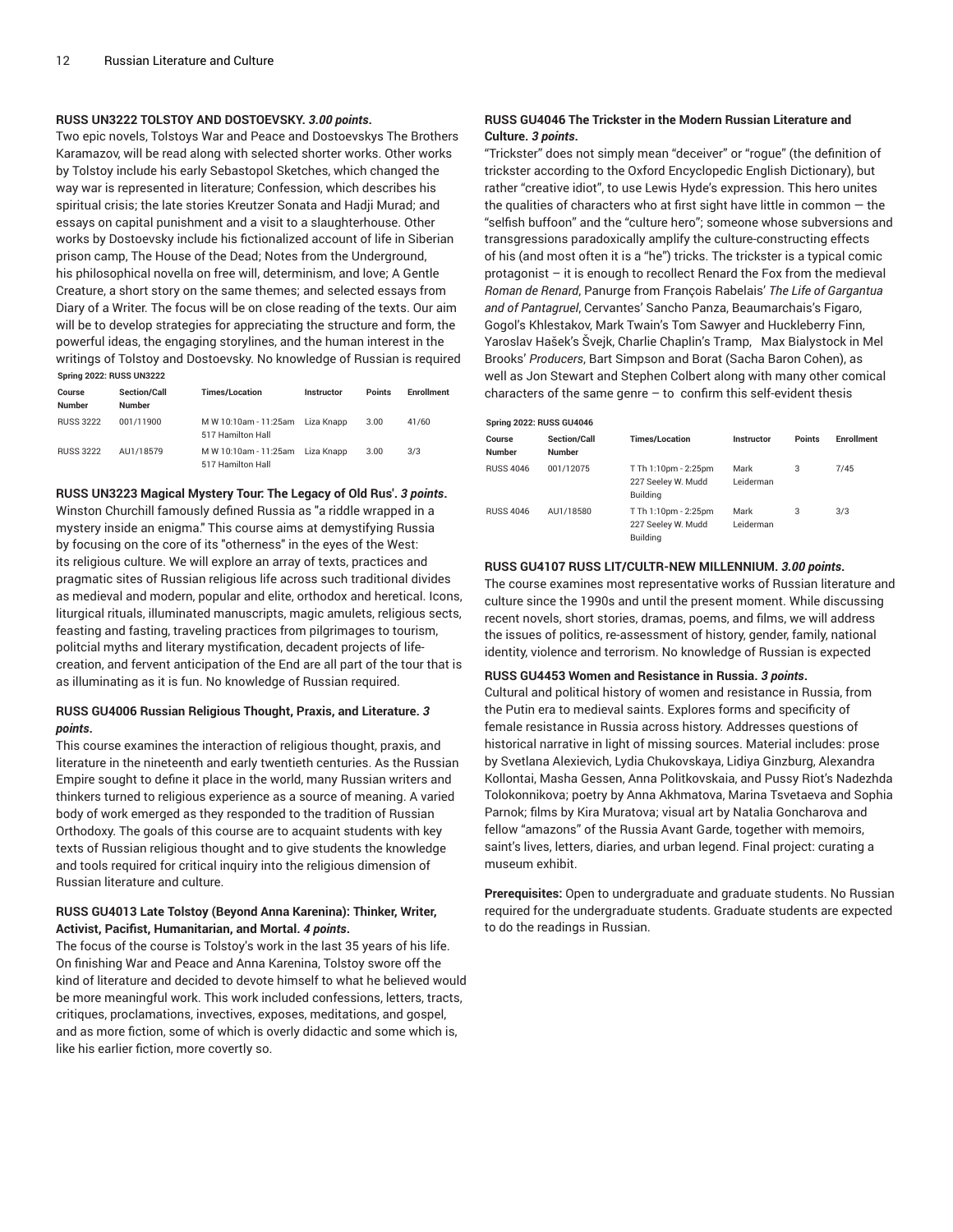# **Russian Literature**

**RUSS UN3332 Vvedenie v russkuiu literaturu: Scary Stories.** *3 points***.** For non-native speakers of Russian.

Prerequisites: two years of college Russian or the instructor's permission. The course is devoted to the reading, analysis, and discussion of a number of Russian prose fiction works from the eighteenth to twentieth century. Its purpose is to give students an opportunity to apply their language skills to literature. It will teach students to read Russian literary texts as well as to talk and write about them. Its goal is, thus, twofold: to improve the students' linguistic skills and to introduce them to Russian literature and literary history. A close study in the original of the "scary stories" in Russian literature from the late eighteenth century. Conducted in Russian.

# **RUSS UN3333 Vvedenie v russkuiu literaturu: Poor Liza, Poor Olga, Poor Me.** *3 points***.**

For non-native speakers of Russian.

Prerequisites: two years of college Russian or the instructor's permission. The course is devoted to the reading, analysis, and discussion of a number of Russian prose fiction works from the eighteenth to twentieth century. Its purpose is to give students an opportunity to apply their language skills to literature. It will teach students to read Russian literary texts as well as to talk and write about them. Its goal is, thus, twofold: to improve the students' linguistic skills and to introduce them to Russian literature and literary history. In 2007-2008: A close study in the original of the "fallen woman" plot in Russian literature from the late eighteenth century. Conducted in Russian.

#### **Fall 2022: RUSS UN3333**

**Spring 2022: RUSS GU4340**

| Course<br><b>Number</b> | <b>Section/Call</b><br><b>Number</b> | <b>Times/Location</b> | <b>Instructor</b> | <b>Points</b> | <b>Enrollment</b> |
|-------------------------|--------------------------------------|-----------------------|-------------------|---------------|-------------------|
| <b>RUSS 3333</b>        | 001/10593                            | M W 11:40am - 12:55pm | Irina Revfman 3   |               | 14/18             |
|                         |                                      | Room TBA              |                   |               |                   |

#### **RUSS GU4332 Chteniia po russkoi literaturu: Gogol.** *3 points***.**

Prerequisites: Three years of college Russian and the instructor's permission.

The course is devoted to reading shorter works by Nikolai Gogol. The syllabus includes a selection of stories from *Evenings at a Farm near Dikanka* and *Mirgorod*, "Nevsky Prospect," "The Overcoat," "Nose," and "Petersburg Tales," and *The Inspector General*.

**RUSS GU4338 Chteniia po russkoi literature: Voina i mir.** *3 points***.** The course is devoted to reading and discussing of Tolstoy's masterpiece. Classes are conducted entirely in Russian.

#### **RUSS GU4340 Chteniia po russkoi literature: Bulgakov.** *3.00 points***.**

The course is devoted to reading and discussing of Mikhail Bulgakov's masterpiece Master i Margarita. Classes are conducted entirely in Russian

| SUIIIIU ZUZZ. NUSS GU4S4U |                                      |                                                          |                   |               |                   |  |  |
|---------------------------|--------------------------------------|----------------------------------------------------------|-------------------|---------------|-------------------|--|--|
| Course<br>Number          | <b>Section/Call</b><br><b>Number</b> | <b>Times/Location</b>                                    | <b>Instructor</b> | <b>Points</b> | <b>Enrollment</b> |  |  |
| <b>RUSS 4340</b>          | 001/14190                            | T Th 11:40am - 12:55pm<br>337 Seeley W. Mudd<br>Building | Mark<br>Leiderman | 3.00          | 12/18             |  |  |

### **RUSS GU4344 ADV RUSSIAN THROUGH HISTORY.** *3.00 points***.**

Prerequisites: RUSS UN3101 and RUSS UN3102 Third-Year Russian I and II, or placement test.

Prerequisites: RUSS UN3101 and RUSS UN3102 Third-Year Russian I and II, or placement test. A language course designed to meet the needs of those foreign learners of Russian as well as heritage speakers who want to develop further their reading, speaking, and writing skills and be introduced to the history of Russia

**Fall 2022: RUSS GU4344**

| Course<br><b>Number</b> | <b>Section/Call</b><br><b>Number</b> | <b>Times/Location</b> | Instructor | <b>Points</b> | <b>Enrollment</b> |
|-------------------------|--------------------------------------|-----------------------|------------|---------------|-------------------|
| <b>RUSS 4344</b>        | 001/00333                            | M W 1:10pm - 2:25pm   | Julia      | 3.00          | 4/15              |
|                         |                                      | 237 Milbank Hall      | Trubikhina |               |                   |

### **RUSS GU4345 Chteniia po russkoi kul'ture: Advanced Russian Through History.** *3 points***.**

Prerequisites: three years of Russian.

This is a language course designed to meet the needs of those foreign learners of Russian as well as heritage speakers who want to further develop their reading, listening, speaking, and writing skills and be introduced to the history of Russia.

### **Spring 2022: RUSS GU4345**

| Course<br>Number | <b>Section/Call</b><br><b>Number</b> | <b>Times/Location</b> | Instructor | <b>Points</b> | <b>Enrollment</b> |
|------------------|--------------------------------------|-----------------------|------------|---------------|-------------------|
| <b>RUSS 4345</b> | 001/00543                            | M W 1:10pm - 2:25pm   | Julia      |               | 8/15              |
|                  |                                      | 237 Milbank Hall      | Trubikhina |               |                   |

# **Slavic Culture**

### **SLCL UN3001 Slavic Cultures.** *3 points***.**

CC/GS/SEAS: Partial Fulfillment of Global Core Requirement

The history of Slavic peoples - Russians, Czechs, Poles, Serbs, Croats, Ukrainians, Bulgarians - is rife with transformations, some voluntary, some imposed. Against the background of a schematic external history, this course examines how Slavic peoples have responded to and have represented these transformations in various modes: historical writing, hagiography, polemics, drama and fiction, folk poetry, music, visual art, and film. Activity ranges over lecture (for historical background) and discussion (of primary sources).

### **SLCL UN3100 FOLKLORE PAST # PRESENT.** *3.00 points***.**

An introduction to the concept of folklore as an evolving, historical concept, and to primary source materials which have been framed as such. These are translated from Bosnian, Chukchi, Czech, Finnish, German, Polish, Russian, Serbian, Tuvan, Ukrainian, Yiddish, Yupik languages, and others. Geographical range is from South-Eastern Europe to the Russian Far East. We learn about particular oral traditions, their social mechanisms of transmission and performance, their central themes and poetics. Attention is paid to the broader sociopolitical factors (Romantic nationalism, colonization) which have informed the transcription, collection and publication of these traditions. For the final project, students learn how to conduct an ethnographic interview, and to analyze the folklore of a contemporary social group. Our goal is to experientially understand—as folklorists and as members of folk groups ourselves—the choices entailed in transcribing and analyzing folklore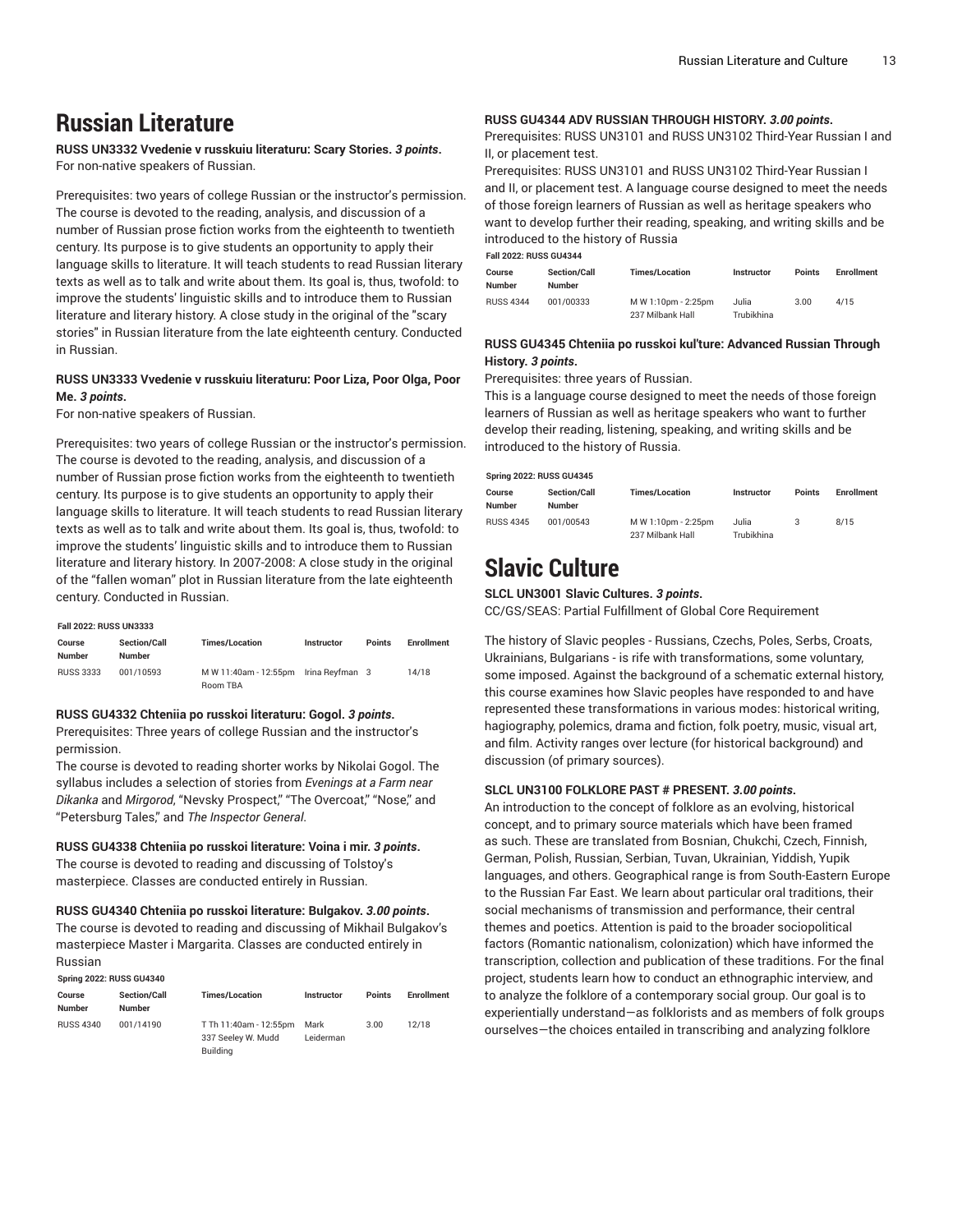# **HNGR GU4028 Modern Hungarian Prose in Translation: Exposing Naked Reality.** *3 points***.**

This course introduces students to representative examples of an essentially robust, reality-bound, socially aware literature. In modern Hungarian prose fiction, the tradition of nineteenth-century "anecdotal realism" remained strong and was further enlivened by various forms of naturalism. Even turn-of-the century and early twentiethcentury modernist fiction is characterized by strong narrative focus, psychological realism, and an emphasis on social conditions and local color. During the tumultuous decades of the century, social, political, national issues preoccupied even aesthetics-conscious experimenters and ivory-tower dwellers. Among the topics discussed will be "populist" and "urban" literature in the interwar years, post-1945 reality in fiction, literary memoirs and reportage, as well as late-century minimalist and postmodern trends.

# **HNGR GU4050 The Hungarian New Wave: Cinema in Kadarist Hungary [In English].** *3 points***.**

**Not offered during 2022-23 academic year.**

Hungarian cinema, like film-making in Czechoslovakia, underwent a renaissance in the 1960's, but the Hungarian new wave continued to flourish in the 70's and film remained one of the most important art forms well into the 80's. This course examines the cultural, social and political context of representative Hungarian films of the Kadarist period, with special emphasis on the work of such internationally known filmmakers as Miklos Jancso, Karoly Makk, Marta Meszaros, and Istvan Szabo. In addition to a close analysis of individual films, discussion topics will include the "newness"of the new wave in both form and content (innovations in film language, cinematic impressionism, allegoricalparabolic forms, auteurism, etc.), the influence of Italian, French, German and American cinema, the relationship between film and literature, the role of film in the cultures of Communist Eastern Europe, the state of contemporary Hungarian cinema. The viewing of the films will be augmented by readings on Hungarian cinema, as well as of relevant Hungarian literary works.

# **Slavic Literatures**

## **SLLT GU4000 EURASIAN EXILES & LIT IN N.Y..** *3 points***.**

Eurasian Exiles and Literature in New York examines Eurasian exile literature in the United States and especially New York over the course of four emigration waves: so called Second Wave writers who fled the Russian Revolution (Vladimir Nabokov), the Third Wave exiles, who came after World War II (Joseph Brodsky and Sergei Dovlatov), the exile literature of the last Soviet generation who came as refugees in the late 1970s and early 1980s (Gary Shteyngart, Irina Reyn), and the perestroika and post-Soviet diaspora, who came to New York after 1991. All four waves drew upon a rich Russian cultural heritage and influences that they encountered abroad to create innovative work: new topoi and urban fiction as well as unique images of New York. All four have complicated and fascinating engagements with American society and the cultures of New York City, and also with the Russian and Eurasian émigré communities, vibrant worlds unto themselves. The initial waves drew mainly on East European themes and were still attached to Russia while the latter were increasingly concerned with non-Russian nationalities like Bukharan Jews, Georgians, and Tajiks. The course looks closely and critically at the meanings of "exile" and "Eurasia," as well as the poetics of exilic and urban writing; it asks whether we can still speak of exiles and exile fiction in the postSoviet age of globalization, social media, and unprecedented migration.

# **Ukrainian Language and Literature**

### **UKRN UN1101 Elementary Ukrainian I.** *3 points***.**

Designed for students with little or no knowledge of Ukrainian. Basic grammar structures are introduced and reinforced, with equal emphasis on developing oral and written communication skills. Specific attention to acquisition of high-frequency vocabulary and its optimal use in real-life settings.

### **Fall 2022: UKRN UN1101**

| Course<br><b>Number</b> | <b>Section/Call</b><br><b>Number</b> | <b>Times/Location</b> | Instructor   | <b>Points</b> | <b>Enrollment</b> |
|-------------------------|--------------------------------------|-----------------------|--------------|---------------|-------------------|
| <b>UKRN 1101</b>        | 001/10675                            | M W Th 11:40am -      | Serhii       |               | 3/12              |
|                         |                                      | 12:55pm               | Tereshchenko |               |                   |
|                         |                                      | Room TBA              |              |               |                   |

# **UKRN UN1102 Elementary Ukrainian II.** *3 points***.**

Designed for students with little or no knowledge of Ukrainian. Basic grammar structures are introduced and reinforced, with equal emphasis on developing oral and written communication skills. Specific attention to acquisition of high-frequency vocabulary and its optimal use in real-life settings.

| <b>Spring 2022: UKRN UN1102</b> |                                      |                                                  |                 |               |                   |  |
|---------------------------------|--------------------------------------|--------------------------------------------------|-----------------|---------------|-------------------|--|
| Course<br><b>Number</b>         | <b>Section/Call</b><br><b>Number</b> | <b>Times/Location</b>                            | Instructor      | <b>Points</b> | <b>Enrollment</b> |  |
| <b>UKRN 1102</b>                | 001/12031                            | M W Th 11:40am -<br>12:55pm<br>406 Hamilton Hall | Yuri Shevchuk 3 |               | 3/12              |  |

### **UKRN UN2101 Intermediate Ukrainian I.** *3 points***.**

Prerequisites: UKRN UN1102 or the equivalent.

Reviews and reinforces the fundamentals of grammar and a core vocabulary from daily life. Principal emphasis is placed on further development of communicative skills (oral and written). Verbal aspect and verbs of motion receive special attention.

#### **Fall 2022: UKRN UN2101**

| Course<br><b>Number</b> | <b>Section/Call</b><br><b>Number</b> | <b>Times/Location</b> | Instructor      | <b>Points</b> | <b>Enrollment</b> |
|-------------------------|--------------------------------------|-----------------------|-----------------|---------------|-------------------|
| <b>UKRN 2101</b>        | 001/10676                            | M W Th 10:10am -      | Yuri Shevchuk 3 |               | 2/12              |
|                         |                                      | 11:25am               |                 |               |                   |
|                         |                                      | Room TBA              |                 |               |                   |

### **UKRN UN2102 Intermediate Ukrainian II.** *3 points***.**

Prerequisites: UKRN UN1102 or the equivalent.

Reviews and reinforces the fundamentals of grammar and a core vocabulary from daily life. Principal emphasis is placed on further development of communicative skills (oral and written). Verbal aspect and verbs of motion receive special attention.

#### **Spring 2022: UKRN UN2102**

| Course<br>Number | <b>Section/Call</b><br><b>Number</b> | <b>Times/Location</b>                                                       | Instructor      | <b>Points</b> | <b>Enrollment</b> |
|------------------|--------------------------------------|-----------------------------------------------------------------------------|-----------------|---------------|-------------------|
| <b>UKRN 2102</b> | 001/11948                            | M W 10:10am - 11:25am Yuri Shevchuk 3<br>351a International Affairs<br>Bldg |                 |               | 3/12              |
| <b>UKRN 2102</b> | 001/11948                            | Th 10:10am - 11:25am<br>351b International Affairs<br>Bldg                  | Yuri Shevchuk 3 |               | 3/12              |